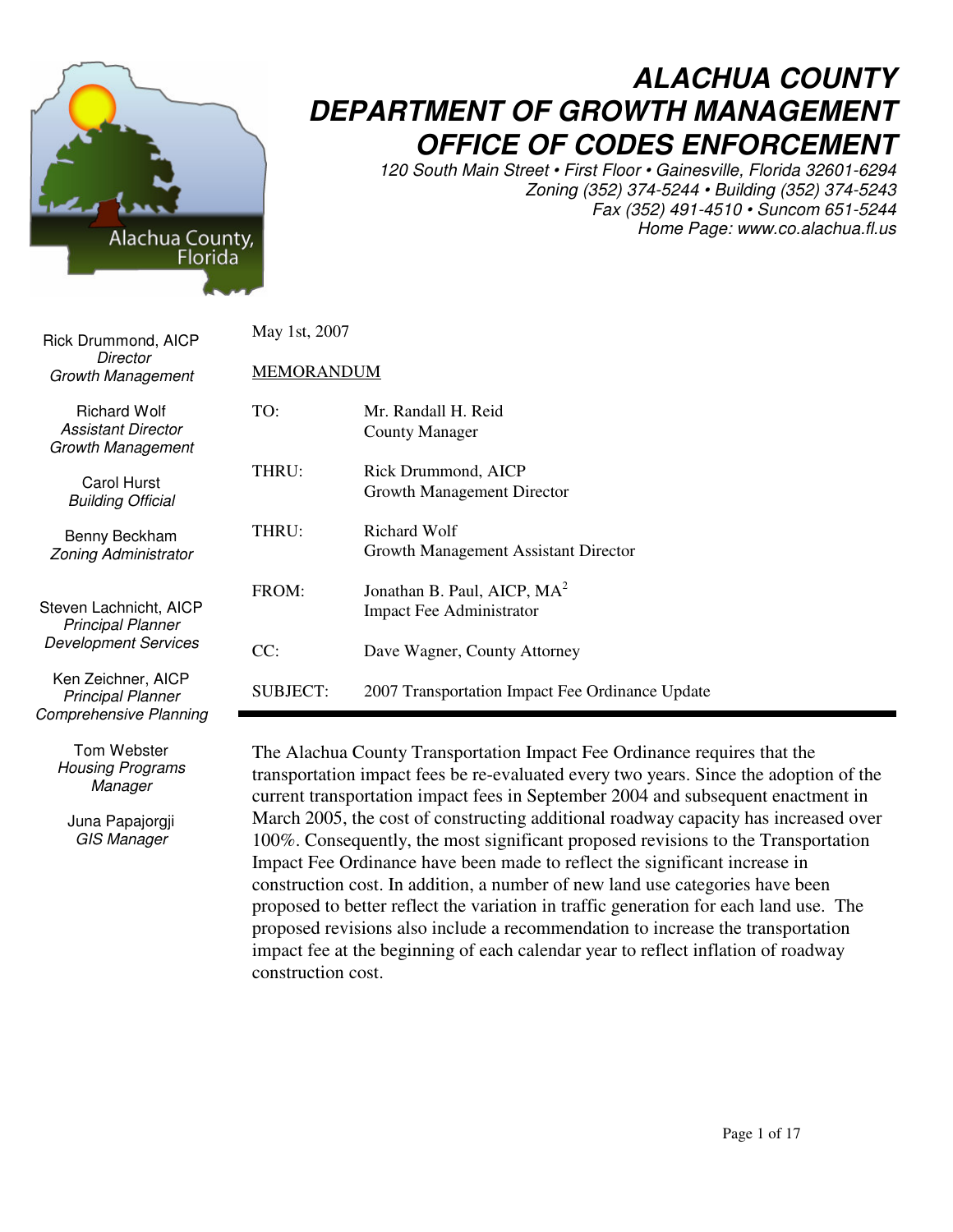"A Report Presenting Development Impact Fees" written by James C. Nicholas, PhD, provided a detailed description of the process utilized to develop the current impact fee ordinances. The technical analysis conducted to calculate the Transportation Impact Fee Ordinance utilizes the same methodology and process as provided for in the Dr. Nicholas Report.

The following is a summary of the proposed changes to the Transportation Impact Fee Ordinance:

- 1. Update cost for construction, right-of-way, and engineering
- 2. Update the impact fee rates for each land use to reflect updated cost
- 3. Add land use categories to better reflect the traffic impact of each land use
- 4. Add definitions for mixed- retail centers and large scale retail developments
- 5. Add definition of Traditional Neighborhood Development (TND)
- 6. Add separate rate for rural residential and residential additions
- 7. Add separate rate for residential expansion
- 8. Require that the owners of Shell Building provide tenants with a disclosure affidavit regarding the assessment of impact fees for shell buildings
- 9. Recommend that Transportation Impact Fees automatically be adjusted by the average of the FDOT Inflation Factor and the U.S. Bureau of Labor Statistics Producer Price Index for highway and street construction each calendar year.
- 10. Increase the Area Median Income threshold from 80% to 100% to be eligible for the Affordable Housing Impact Fee Program.

On January 31<sup>st</sup>, 2007, a memo summarizing the initial proposed revisions to the Transportation Impact Fee Ordinance was provided to the County Manager. Shortly after, the summary memo was provided to the Board of County Commissioners and various stakeholder organizations. The County Manager and the Board of County Commissioners directed staff to discuss the proposed revisions with various stakeholder groups and obtain feedback regarding the proposed revisions. Throughout February and March, meetings were held with the following stakeholder organizations: Gainesville Chamber of Commerce, the Sierra Club, the North Florida Builders Association, Women for Wise Growth, the Gainesville Realtors Association, the Southwest Alliance for Planning and the Coalition for Responsible Growth. In addition, County Staff contracted with James Nicholas, PhD to provide a review of the proposed ordinance revisions and provide recommendations, as deemed necessary.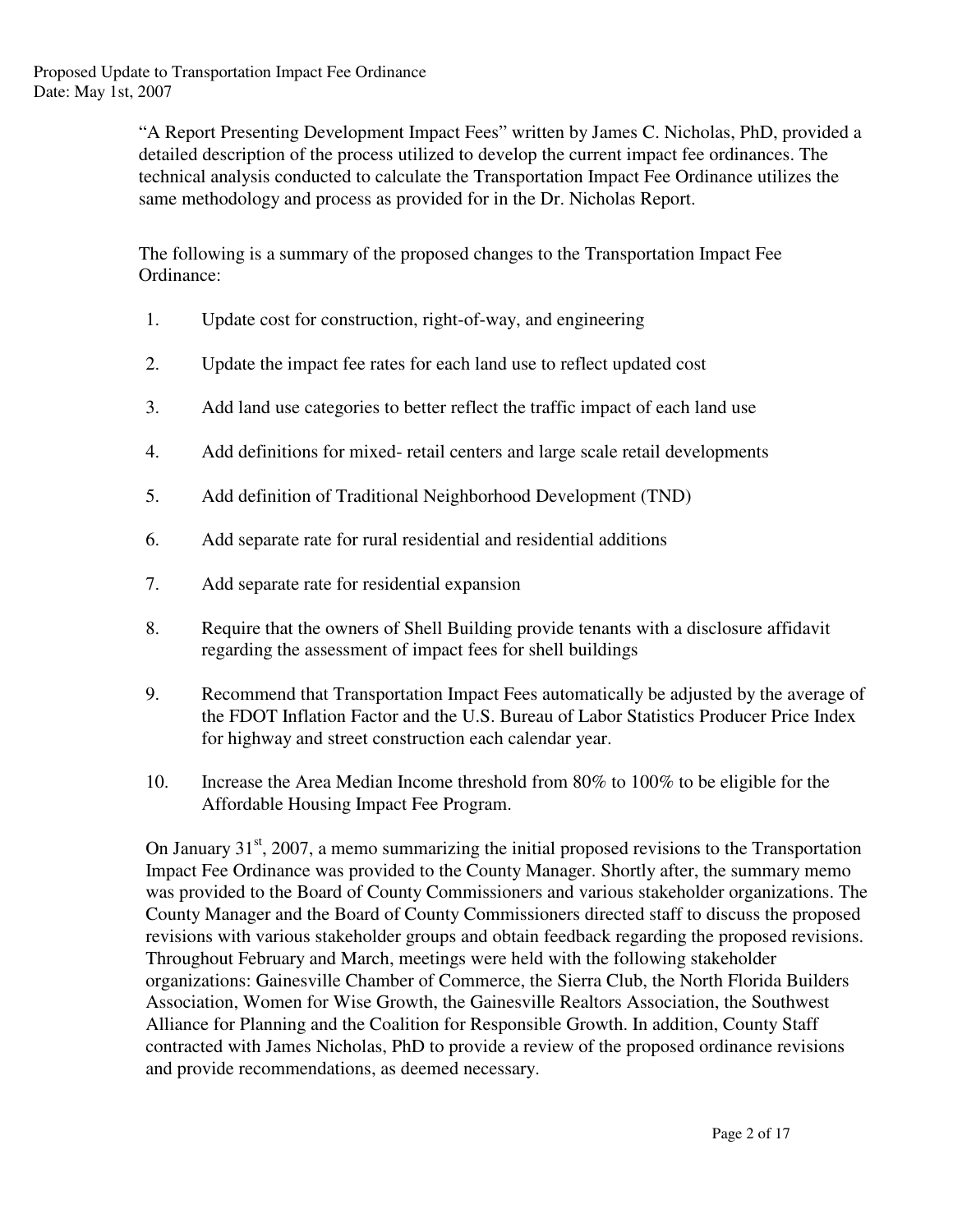The initial transportation impact fee revisions distributed for comments and review of January  $31<sup>st</sup>$ , 2007 were based on the projected 2007 cost to construct a new two (2) lane divided roadway. The projected costs were based on data provided by the Florida Department of Transportation (FDOT) and the Alachua County Public Works Department. The FDOT costs were based on a statewide average construction cost. The Alachua County costs were based on the projected cost to construct SW 24<sup>th</sup> Avenue from SW 34<sup>th</sup> Street to SW 43<sup>rd</sup> Street. The cost from both entities was adjusted to 2007 dollars utilizing inflation factors provided by the Florida Department of Transportation. The resulting impact fees utilizing the updated transportation data resulted in a significant increase in the transportation impact fee rate for all land uses.

The meetings with the various stakeholder groups resulted in some very useful feedback. The primary topic of conversation was the calculated significant increase in the impact fee rates, with some of the stakeholder groups supporting the higher fees, while others were opposed to the higher fees. Not all of the stakeholders groups supported raising the transportation impact fees; however, there was an overall acknowledgment amongst the stakeholder groups that there was likely to be some increase in the transportation impact fees. The various stakeholder groups were informed that if the impact fee rates stayed as calculated that there would likely be a reduction in the range of 50% across all the impact fee categories, with a gradual yearly increase thereafter. There was general acceptance of the idea amongst several stakeholder groups that the transportation rates would likely be reduced by some percentage, given the significant increase in the calculated impact fees. Discussions also included comments about multi-modal facilities, integrated mixed-retail centers and Traditional Neighborhood Development (TND).

The input provided by the various stakeholder groups as well as the recommendations provided by James Nicholas, PhD (hereon referred to as the "consultant"), have resulted in Staff reevaluating the initially calculated transportation impact fees provided on January 31<sup>st</sup>, 2007. One of the primary recommendations from the consultant was to expand the number of roadway cross-sections utilized to determine the base construction cost. Since the County's transportation impact fee is not based on specific roadways such as SW  $24<sup>th</sup>$ , it is appropriate to expand the number of cross-sections utilized in the analysis. The roadway cross-sections chosen for the reevaluation are consistent with the County's draft plans for addressing transportation concurrency. The following are the six (6) cross-sections used in the re-evaluation, along with the 2006 per mile and per lane mile construction cost from FDOT:

| <b>Roadway Cross-section</b>                                         | <b>Per Mile Cost</b> | <b>Per Lane Mile Cost</b> |  |  |
|----------------------------------------------------------------------|----------------------|---------------------------|--|--|
| Rural Cross-Section (No curb & gutter, open swale used for drainage) |                      |                           |  |  |
| Two (2) lane undivided                                               | \$3,242,206          | \$1,621,103               |  |  |
| Two $(2)$ lane divided                                               | \$3,845,907          | \$1,922,954               |  |  |
| Expand Two $(2)$ lane to Four $(4)$ lane divided                     | \$3,984,587          | \$1,992,294               |  |  |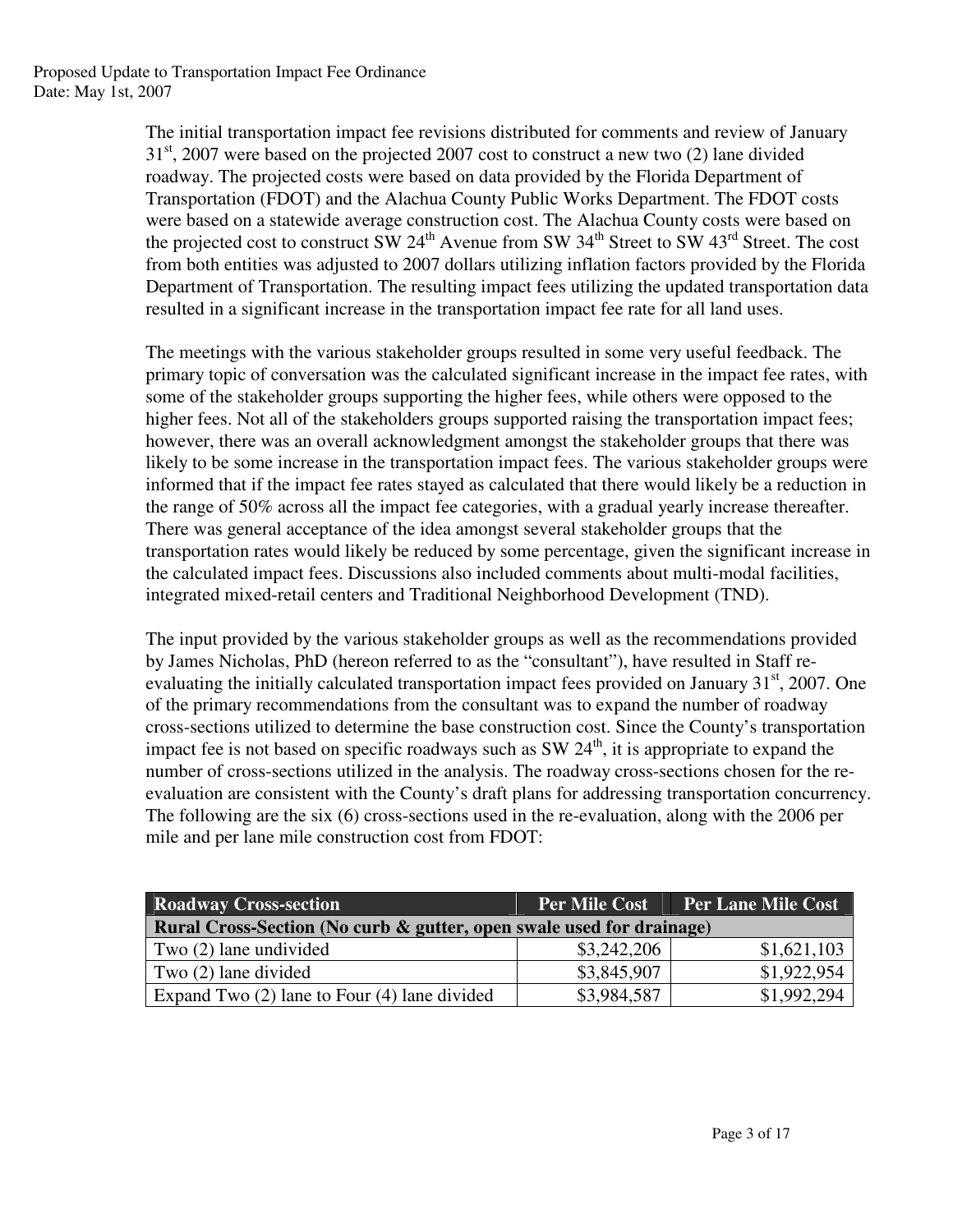| <b>Roadway Cross-section</b>                          | <b>Per Mile Cost</b> | <b>Per Lane Mile Cost</b> |  |  |
|-------------------------------------------------------|----------------------|---------------------------|--|--|
| Urban Cross-Section (Curb & gutter used for drainage) |                      |                           |  |  |
| Two (2) lane undivided                                | \$6,323,546          | \$3,161,773               |  |  |
| Two $(2)$ lane divided                                | \$6,879,750          | \$3,439,875               |  |  |
| Expand Two $(2)$ lane to Four $(4)$ lane divided      | \$6,277,691          | \$3,138,846               |  |  |
| Average                                               | \$5,092,281          | \$2,546,141               |  |  |

In addition, since some roadways will have high right-of-way (ROW) acquisition cost, whereas others will not require any additional right-of-way; it is appropriate to utilize a more conservative ROW cost estimate. Likewise, due to specific Federal and State requirements, the FDOT cost for the Design & Engineering (PE) studies for State maintained roadways is higher than what the County would pay for the design and engineering of County maintained roadways; therefore, it appropriate to utilize a more conservative Design & Engineering (PE) cost estimate. The ROW and PE cost are determined based upon a percentage of the total roadway construction cost. Based on experience in developing impact fee ordinances through-out Florida, the consultant recommends utilizing the following factors to determine ROW and PE cost:

| <b>ROW &amp; PE Cost</b>             | <b>% of Construction Cost</b> | <b>Per Lane Mile Cost</b> |
|--------------------------------------|-------------------------------|---------------------------|
| Right-of-way (ROW)                   | 27%                           | \$687,458                 |
| Design $&$ Engineering (PE)          | 20%                           | \$509,228                 |
| Total                                |                               | \$1,196,686               |
| Total Cost (Construction, ROW, & PE) | \$3,742,817                   |                           |

The expansion of the roadway cross-sections utilized, in conjunction with the estimates for ROW and PE, results in a conservative base per lane mile roadway cost. The total base per lane mile cost used in the current adopted impact fee and the proposed impact fee are as follows:

| <b>Roadway Cost Components</b> | 2004 Impact     | 2006 Proposed             | % Increase |
|--------------------------------|-----------------|---------------------------|------------|
|                                | <b>Fee Cost</b> | <b>Cost Per Lane Mile</b> |            |
| <b>Construction Cost</b>       | \$1,250,000     | \$2,546,141               | 104%       |
| Right-of-way (ROW)             | \$250,000       | \$687,458                 | 175%       |
| Design $&$ Engineering (PE)    | \$250,000       | \$509,228                 | 104%       |
| <b>Total</b>                   | \$1,750,000     | \$3,742,827               | 114%       |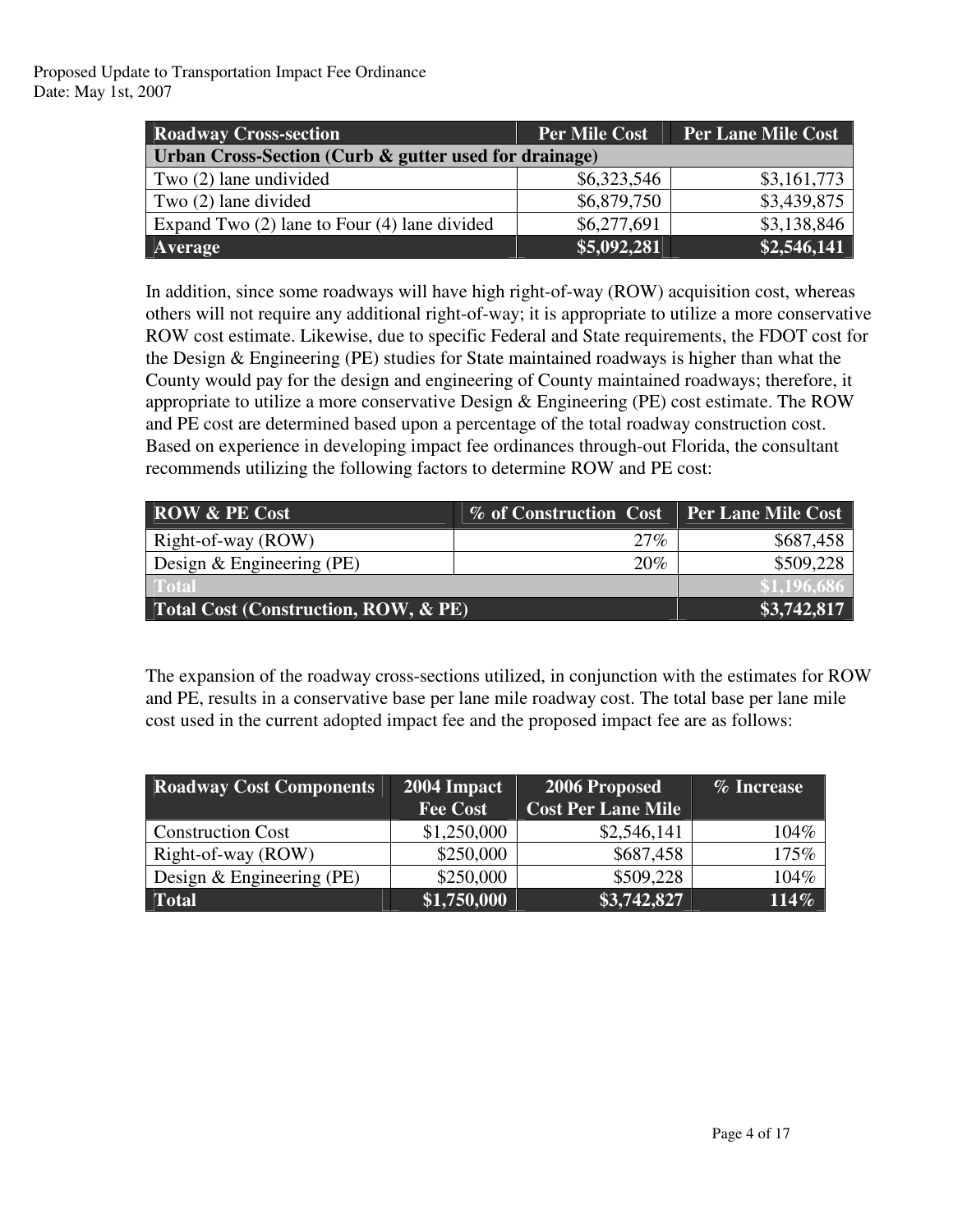The U.S. Bureau of Labor Statistics data for highway and street construction cost, series ID PCUBHWY, would suggest an expected increase of 80% in construction cost for the two (2) year period. Moreover, the historic FDOT costs show an increase in construction cost of 82.25%. Why then would the relevant construction cost for Alachua County increase by 104% when both general indices and FDOT data suggest an 80-82% increase? The answer is that the 2004 construction cost per lane-mile datum used for Alachua County was understated. The construction cost used was \$1,250,000 per lane-mile. The cost that should have been used was \$1,459,052. In an abundance of caution, the 2004 road impact fee calculations were understated. Had the full cost been accounted for, the percentage change for construction cost would be 75% and the overall increase would be 83% , inline with the U.S. Bureau of Labor Statistics and the Florida Department of Transportation increase in inflation. The fact that rights of way experienced the highest increase should be expected, since the cost of land has increased significantly over the past few years. The following illustrates the difference in overall cost had the true roadway cost been utilized for the initial 2004 impact fee calculation:

| <b>Roadway Cost Components</b> | 2004 Impact        | 2006 Proposed             | % Increase |
|--------------------------------|--------------------|---------------------------|------------|
|                                | <b>Fee Cost</b>    | <b>Cost Per Lane Mile</b> |            |
| <b>Construction Cost</b>       | \$1,459,052        | \$2,546,141               | 75%        |
| Right-of-way (ROW)             | \$291,180          | \$687,458                 | 136%       |
| Design $&$ Engineering (PE)    | \$291,180          | \$509,228                 | 75%        |
| <b>Total</b>                   | $\sqrt{2,041,042}$ | \$3,742,827               | $83\%$     |

The cost calculations above do not address an important and relevant point. The Florida Department of Transportation construction cost data are for 2006; it is already 2007. The inflation adjustments have not been made to the 2006 data to bring them to 2007 cost. FDOT projects the inflation rate for 2007 as somewhere between 10% and 15%. The rational behind not adjusting the data to 2007 is that the 2007 rate is based on prior year increases; it is not the actual rate of inflation that occurred in 2007. Furthermore, the projected 2007 inflation rate may come down, as the overall demand for roadway materials and labor decreases. In addition, the rate for 2007 proposed revisions to the Transportation Impact Fee Ordinance would annually adjust the impact fees to account for inflation, thus as of April 1st, 2008, the transportation impact fee would be adjusted by the average of the inflation rates from the 2007 FDOT and U.S. Bureau of Labor Statistics Produce Price Index series ID PCUBHWY.

There are four (4) significant factors that go into determining the transportation impact fee for individual land uses. The first (1<sup>st</sup>) factor is base *per lane mile cost*. The cost utilized in the Staff proposed transportation impact fee rates is as described above. The base per lane mile cost is the only one of the four (4) factors that is the same for all individual land uses, except for rural residential (see page 7).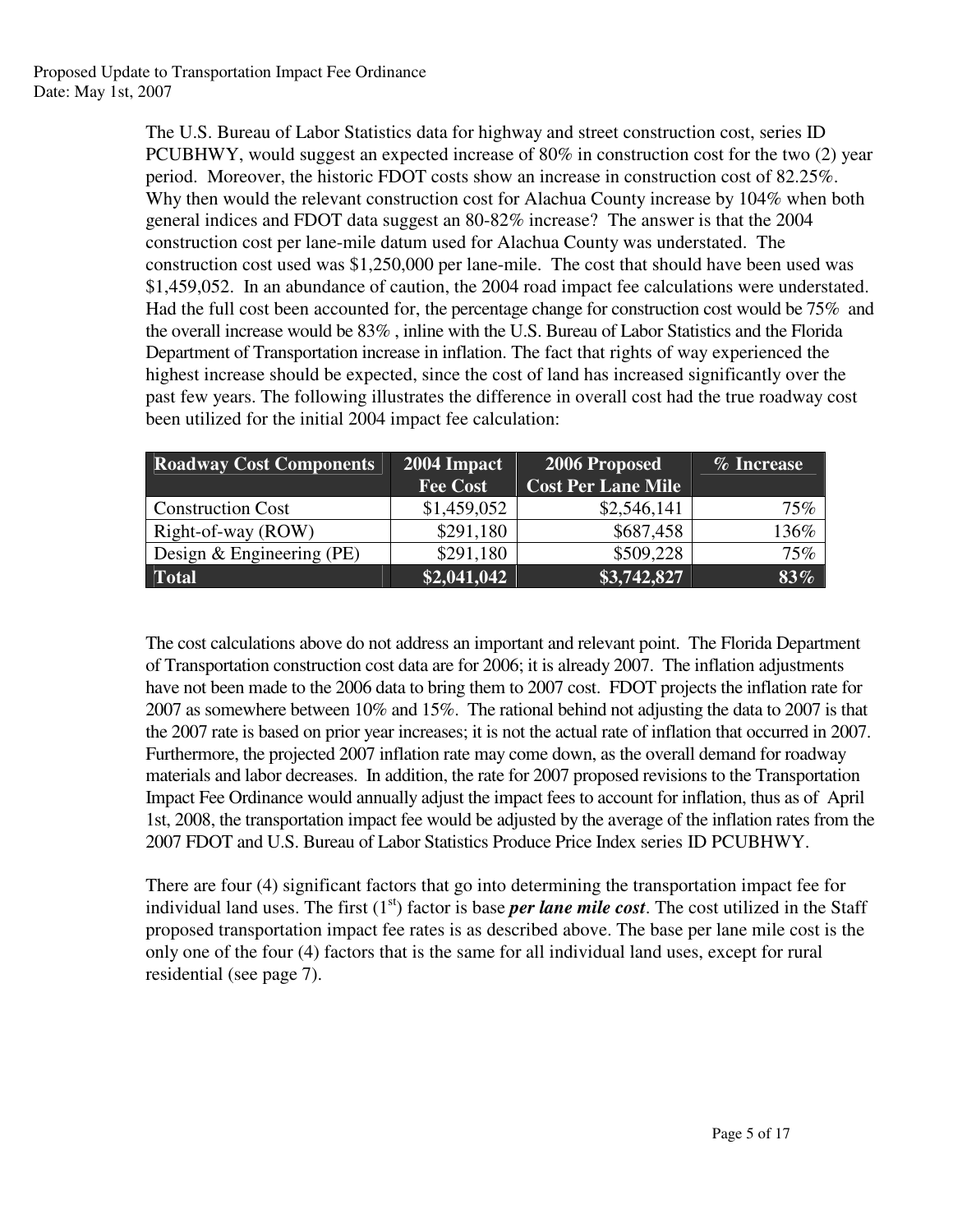The second (2<sup>nd</sup>) factor is the *trip generation rate*, per the latest edition of the Institute of Transportation Engineers (ITE) Trip Generation Manual, for each individual use. The current Transportation Impact Fee Ordinance combines all commercial uses into one (1) commercial category, all office uses into one (1) office land uses category and all industrial uses into one (1) industrial land use category. Thus, under the current transportation impact fee: a bank, doctors office, government facility, private school, office park and realtors office all pay the same office impact fee rate. In addition, commercial land uses such as gas stations, fast food restaurants, home improvement centers, discount superstores, and a small mom and pop boutique shop are all combined into one broad commercial land use category and are assessed the same impact fee rate regardless of the type of commercial land use. According to the ITE manual, uses such as a doctors office or a bank generate more traffic than a real estate office. In addition, a gas station, home improvement center, or discount superstore has a significantly higher trip generation rate than a small boutique shop. The proposed Transportation Impact Fee Ordinance increases the number of land use categories to better reflect the trip generation characteristics of each individual use.

The third (3rd) factor is the *average trip length to the land use*. The average trip lengths for each land use are based upon the U.S. Department of Transportation, Bureau of Transportation Statistics, "Summary of Travel Trends: 2001 National Household Transportation Study". The longer the overall average travel length for a land use, the higher the impact fee rate will be. The consultant also provided information on factors from the U.S. Department of Transportation, Federal Highway Administration, "National Personal Transportation Survey" that were utilized to reduce the length of overall trips for uses classified as convenience, neighborhood, local, and community. Convenience uses such as banks, fast-food and gas stations generate a significant amount of traffic, however, the trip length to and from these types of convenience uses in reality is quite short. The vast majority of trips come from adjacent land uses. For example, an individual driving from their place of work to their house may first stop at a grocery store, then drive a mile or less to a gas station or bank and then head home. The average trip length to the gas station or bank is not the trip from home or work to the use, but is likely part of a trip on the way to some other destination. Regional retail uses such as a home improvement center or a discount superstore are uses that are typically destinations, are limited in total number of stores and have a longer average trip length.

The **fourth** (4<sup>th</sup>) factor is the *average pass-by rate*. The average pass-by rates are based upon the (ITE) Trip Generation Handbook and data provided by the consultant from various studies conducted through-out the State of Florida. A pass-by trip is a trip that is already on the roadway and stops at a land uses between an origin point (typically a dwelling) and a destination (place of employment, park). For example, a person drives from home to work in the morning and stops for a quick breakfast at a fast-food restaurant along the way. If the fast-food restaurant is accessed from the same roadway that the person is going to work on, then this trip would be treated as a *pass-by trip*. A pass-by trip is different than the convenience trip length reduction factor, in that a pass-by trip only counts as a pass-by trip if an individual travels one the same roadway; whereas the convenience trip length reduction in travel applies to the trip length between uses and the need to access another roadway. For example, if an individual traveling from Gainesville to Newberry on Newberry Road stops at the grocery store in Jonesville, then exists onto CR 241 and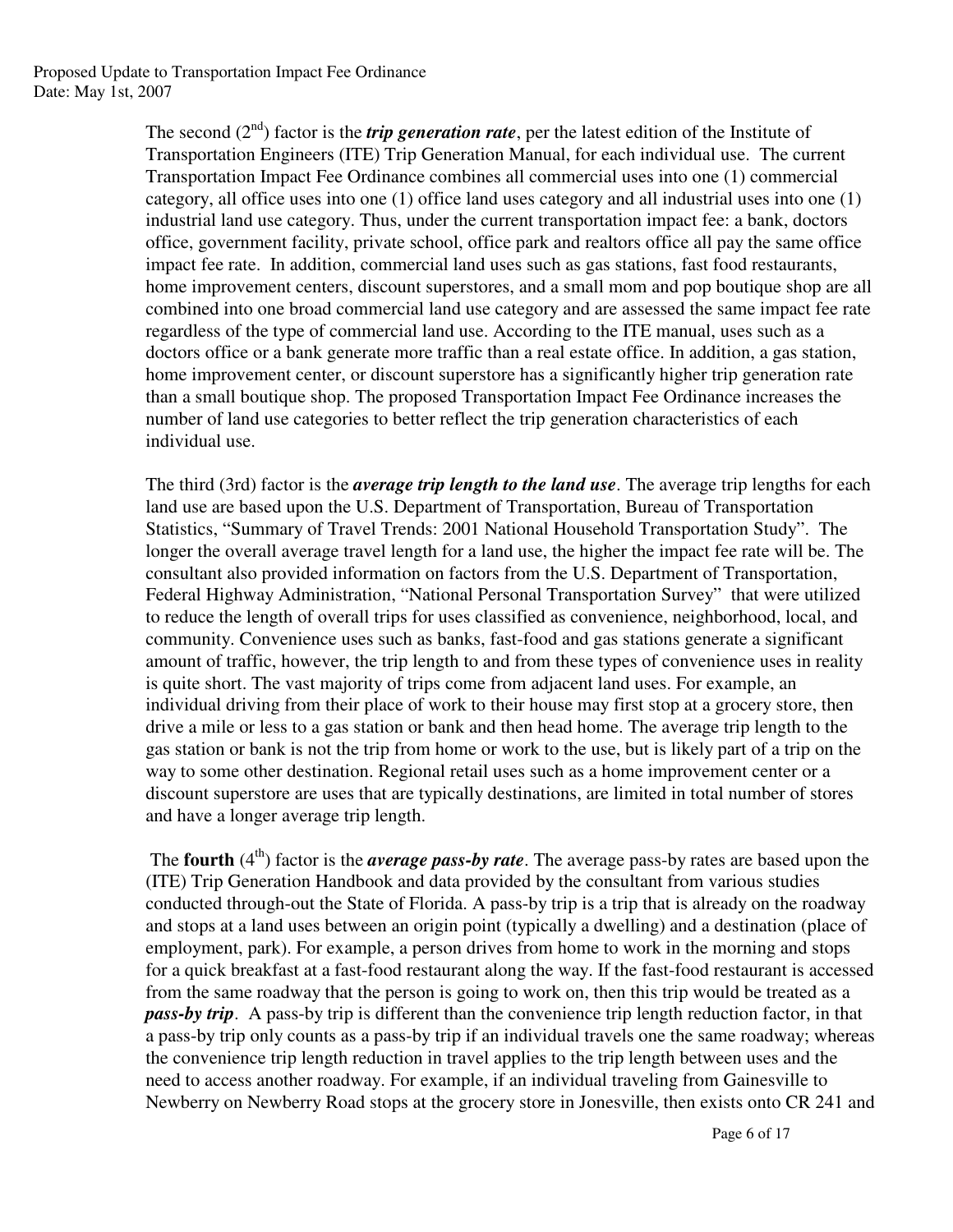stops for gas, then gets back on Newberry Road to head towards Newberry, then the trip to the grocery store is a pass-by trip, but the trip to the gas station via CR 241 is not a pass-by trip. However, the trip length to the gas station is shorter because it is based on the trip length from the grocery store to the gas station, not from Gainesville to the gas station. The impact fee calculation does not get into the level of travel described above. The average pass-by rates, along with the other factors, are based on averages from larger survey samples and are applied to various land uses.

The development of the proposed revisions to the adopted transportation impact fees is largely based on the significant increase in the cost to construct additional roadway capacity. In addition, the other significant change is the proposed expansion of land use categories to more accurately reflect that actual trip impact from individuals land uses. Land uses that generate more traffic and have longer average trip lengths subsequently have a greater impact on the overall transportation network. Thus, the proposed transportation impact fee revisions result in land uses that have high *trip generation rates* and *longer average travel lengths* will be assessed higher transportation impact fees.

The proposed revisions to the transportation impact fee include several provisions that support elements of the Alachua County Comprehensive Plan. The **1 st provision** is the recognition that residential development within the Urban Service / Cluster area has less of an impact on the overall transportation system and supporting infrastructure. The calculated transportation impact fee is 23% less for residential development within the urban area. The average travel length of residential development within the urban area is shorter than residential development in the rural portions of the County. While the total number of trips for rural residential is less (30% less) than for urban residential, the total distance traveled is greater. The difference in average trip length between rural residential and urban residential largely impacts rural roadway sections. To account for the difference in impact on roadway sections, the per lane mile cost have been adjusted downward by \$288,404. This adjustment reflects the fact that the increase in average travel length primarily impacts rural section roadways. Thus, the weighting of cost factors has been increased by 28% for rural roadway sections and lowered by 28% for urban roadway sections. The 28% factor is the difference in Vehicle Miles of Travel (VMT) between rural and urban residential development.

| <b>CONSTRUCTION, ROW &amp; PE Cost</b> |                           | <b>Per Lane Mile Cost</b> |
|----------------------------------------|---------------------------|---------------------------|
| Construction                           |                           | \$2,349,947               |
| Right-of-way (ROW)                     | 27\% of construction cost | \$634,486                 |
| Design $&$ Engineering (PE)            | 20% of construction cost  | \$469,989                 |
| <b>Total</b>                           |                           | \$3,454,422               |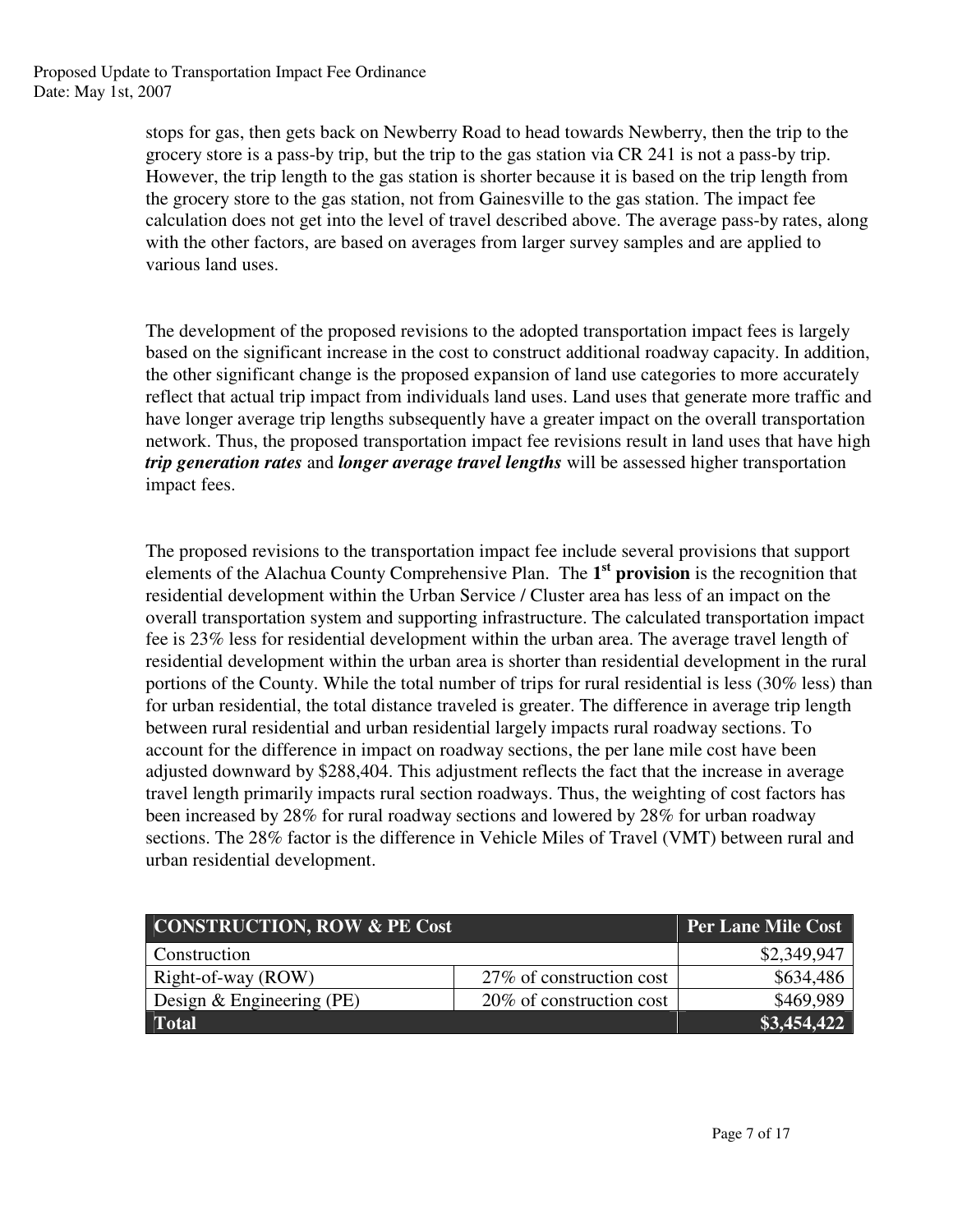The 2<sup>nd</sup> provision is the recognition that mixed-use Traditional Neighborhood Development (TND) has less of an impact on the overall transportation system by reducing the numbers of trips on external roadways and encouraging pedestrian and bicycle mobility. The transportation impact fees for developments that are constructed in accordance with TND guidelines and provided a mixture of residential, retail and offices uses within a single master development plan are proposed to be reduced by 25% to account for the internal capture of vehicular trips and for the increase in pedestrian and bicycle trips that occur when there is a mixture of uses within an interconnected development.

The **3 rd provision** is the recognition that mixed-retail centers that include a mixture of retail, office, financial, and restaurant uses, provide for vehicular, pedestrian and bicycle interconnectivity and control access to external roadway have less of an overall impact to the transportation system. Providing for a mixture of interconnected uses allows for the combining of vehicular trips without having to impact external roadways to access the various land uses. Smaller neighborhood and community scale retail centers that provide pedestrian and bicycle facilities also provides the opportunity for individuals to walk or bike between uses. Mixed-retail centers that provide interconnectivity for all modes of travel and limit the number of access to external roadways will pay a lower transportation impact fee than the impact fee that would be assessed if all uses were free-standing isolated uses that lack interconnectivity and have a greater impact on the overall transportation system.

The proposed transportation impact fee more accurately reflects the overall impact to the transportation system for each land use. The current transportation impact fee rates charges flat rates for office, industrial and commercial land uses, regardless of the overall traffic impact for each use. The office and industrial land uses categories are proposed for expansion to include separate rates for professional offices less than 50,000 square feet, medical/dental offices, miniwarehouses, and private schools. The commercial land use categories are proposed for expansion to include separate rates for uses such as gas stations, banks, restaurants, large scale discount retail and superstores, and various size mixed-use retail developments. The proposed transportation impact fee recognizes that neighborhood scale retail, restaurant and office uses have less of an impact to the transportation system due to shorter trip lengths and trip generation. In addition, neighborhood scale uses are frequently owned and occupied by local owners. Large retail discount stores, large scale superstores, and wholesale clubs are typically national chains that draw trips from a broader area, resulting in longer trip lengths and a greater number of vehicular trips. The proposed transportation impact fee rates for urban residential, Traditional Neighborhood Developments (TND), neighborhood scale retail and office uses reflect that these uses have less of an impact to the overall transportation network. Large scale regional retail, freestanding retail uses and rural residential uses will be required to pay a higher transportation impact fee due to there greater impact on the overall transportation network.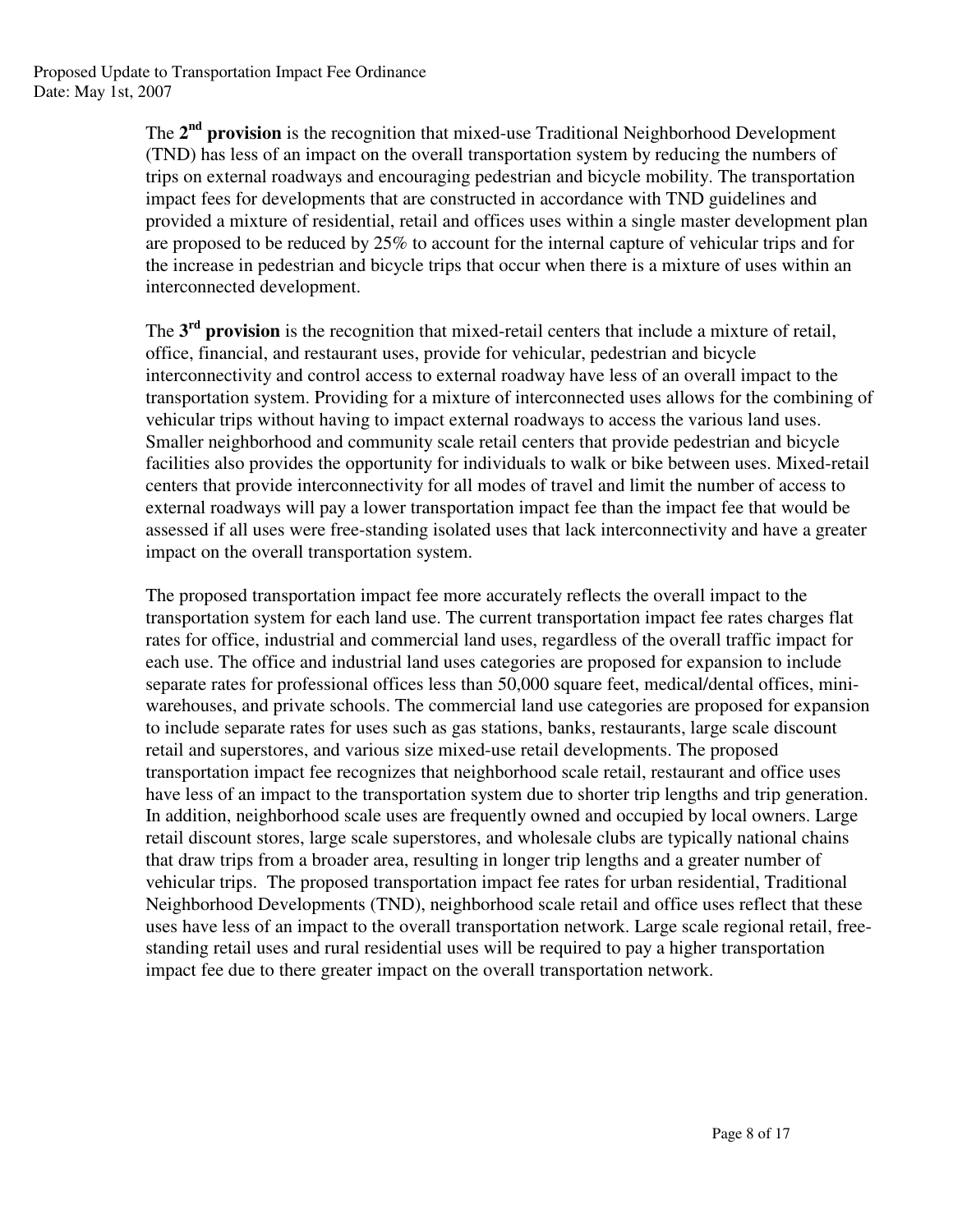The Transportation Impact Fee Ordinance contains provisions that the owner of any land use has the right to conduct an alternative traffic study to show that their proposed project has less of an impact to the overall transportation system; subsequently, they would pay a lower impact fee if the study showed that the land use had less of an impact the calculated.

A comparative analysis has been conducted to illustrate the existing transportation impact fee rates compared with the Staff recommend transportation impact fees rates. The following is a summary of each column in the **comparative analysis (table 1)**:

- 1. Current Impact Fee (Reduced 35% for residential and 55% for non-residential): This column displays the current adopted transportation impact fee rates and the rates for land uses not specifically included in the impact fee ordinance, based on the adopted impact fee formula.
- 2. Current Impact Fee No Reduction: This column displays what the transportation impact fee rates would be if the current rates *were not* reduced by 35% for residential and 55% for nonresidential.
- 3. 2007 Staff Proposed Impact Fee: This column displays what the Staff proposed transportation impact fee rates would be based upon the *updated* roadway construction, ROW, design and engineering cost. In addition, the number of office, industrial and commercial land use categories have been expanded to better reflect the different trip generation rates for each land use. *The same impact fee methodology and formula that was utilized to develop the current impact fee rates was utilized for the Staff proposed transportation impact fee rates*.

**Table 2** illustrates the **Comparative County Analysis** between the proposed 2007 transportation impact fee and the current transportation impact fees for the following similar size (population) counties: (1) Marion, (2) Citrus, (3) Indian River, (4) St Johns, (5) Osceola, and (6) Charlotte.

**Table 3** contains the background traffic data used to calculate the impact fee rate for each land use. This data is an update of the data utilized to develop the current impact fee. A description of each item is provided in "A Report Presenting Development Impact Fees" written by James C. Nicholas, PhD.

**Table 4** contains the background cost data used to calculate the impact fee rate for each land use. This data is an update of the data utilized to develop the current impact fee. A description of each item is provided in "A Report Presenting Development Impact Fees" written by James C. Nicholas, PhD.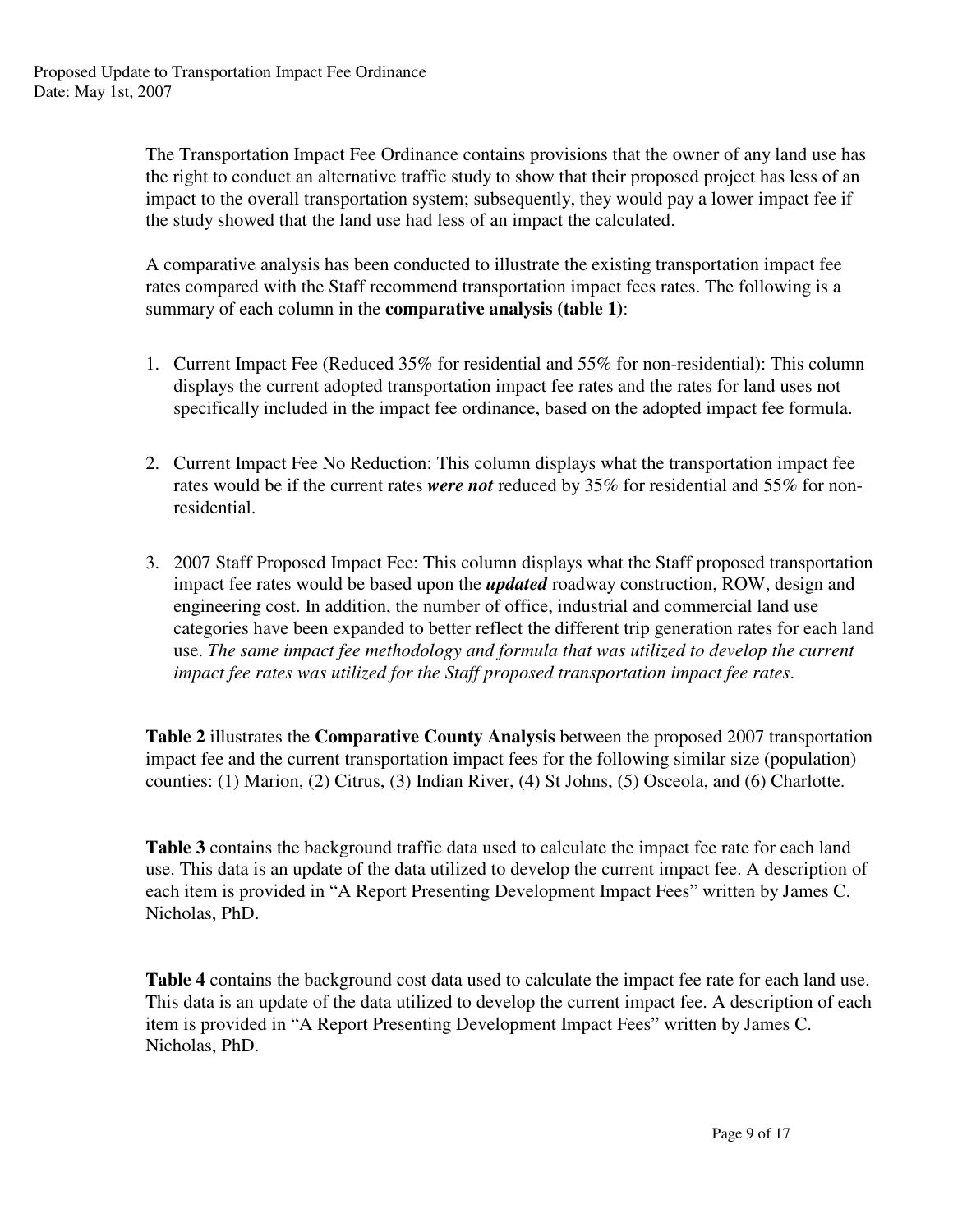| <b>TABLE 1</b><br><b>TRANSPORTATION IMPACT FEES</b>                            | <b>CURRENT</b><br><b>IMPACT FEE</b><br><b>REDUCED</b><br>35% RES /<br>55% NON-RES | <b>CURRENT</b><br><b>IMPACT FEE</b><br><b>NO REDUCTION</b> | 2007<br><b>PROPOSED</b><br><b>IMPACT FEE</b><br><b>EXPANDED</b><br><b>LAND USES</b> |
|--------------------------------------------------------------------------------|-----------------------------------------------------------------------------------|------------------------------------------------------------|-------------------------------------------------------------------------------------|
| <b>RESIDENTIAL:</b>                                                            |                                                                                   |                                                            |                                                                                     |
| RESIDENTIAL URBAN SERVICE / CLUSTER AREA:                                      |                                                                                   |                                                            |                                                                                     |
| All Residential per 1,000 FT <sup>2</sup>                                      | \$1,052                                                                           | \$1,618                                                    | \$2,439                                                                             |
| All Traditional Neighborhood Development Residential per 1,000 FT <sup>2</sup> | \$1,052                                                                           | \$1,618                                                    | \$1,819                                                                             |
| Residential Expansion per 1,000 FT <sup>2</sup>                                | \$1,052                                                                           | \$1,618                                                    | \$1,264                                                                             |
| RESIDENTIAL RURAL - AGRICULTURAL AREA:                                         |                                                                                   |                                                            |                                                                                     |
| All Residential per 1,000 FT <sup>2</sup>                                      | \$1,052                                                                           | \$1,618                                                    | \$3,160                                                                             |
| Residential Expansion per 1,000 FT <sup>2</sup>                                | \$1,052                                                                           | \$1,618                                                    | \$1,597                                                                             |
| <b>RECREATION:</b>                                                             |                                                                                   |                                                            |                                                                                     |
| County Park Per Acre                                                           | \$219                                                                             | \$487                                                      | \$1,329                                                                             |
| Golf Course Per Hole                                                           | \$484                                                                             | \$1,076                                                    | \$16,543                                                                            |
| Racquet/Tennis Club Per Court                                                  | \$3,713                                                                           | \$8,251                                                    | \$8,949                                                                             |
| Health/Fitness Club Per 1,000 FT <sup>2</sup>                                  | \$3,159                                                                           | \$7,020                                                    | \$7,624                                                                             |
| Recreation/Community Center Per 1,000 FT <sup>2</sup>                          | \$2,195                                                                           | \$4,878                                                    | \$5,312                                                                             |
| <b>INSTITUTIONAL:</b>                                                          |                                                                                   |                                                            |                                                                                     |
| Private School (K-12) Per 1,000 FT <sup>2</sup>                                | \$1,821                                                                           | \$4,047                                                    | \$2,720                                                                             |
| Place of Worship Per 1,000 FT <sup>2</sup>                                     | \$918                                                                             | \$2,040                                                    | \$2,499                                                                             |
| Day Care Center Per 1,000 FT <sup>2</sup>                                      | \$2,785                                                                           | \$6,189                                                    | \$3,644                                                                             |
| Library Per 1,000 FT <sup>2</sup>                                              | \$1,821                                                                           | \$4,047                                                    | \$4,692                                                                             |
| <b>OFFICE PER 1,000 FT2 :</b>                                                  |                                                                                   |                                                            |                                                                                     |
| Businesses & Professional Services Under 50,000 FT <sup>2</sup>                | \$1,821                                                                           | \$4,047                                                    | \$3,763                                                                             |
| Businesses & Professional Services 50,000 FT <sup>2</sup> & Over               | \$1,821                                                                           | \$4,047                                                    | \$5,030                                                                             |
| <b>MEDICAL BUILDINGS PER 1,000 FT2:</b>                                        |                                                                                   |                                                            |                                                                                     |
| Medical Offices Per 1,000 FT <sup>2</sup>                                      | \$1,821                                                                           | \$4,047                                                    | \$5,529                                                                             |
| Hospitals Per 1,000 FT <sup>2</sup>                                            | \$1,681                                                                           | \$3,736                                                    | \$5,155                                                                             |
| Nursing Home Per 1,000 FT <sup>2</sup>                                         | \$882                                                                             | \$1,960                                                    | \$1,480                                                                             |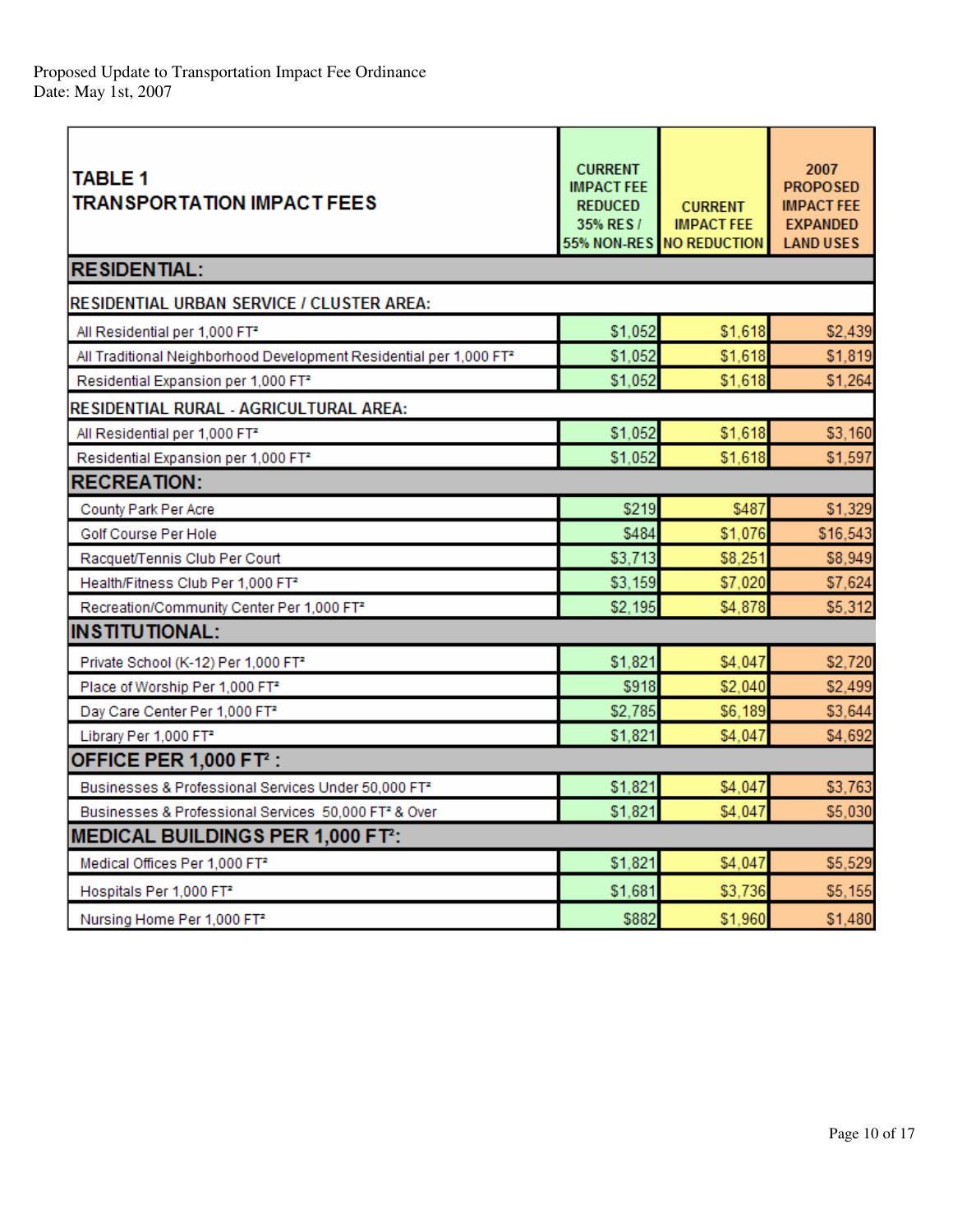| <b>TABLE 1</b><br><b>TRANSPORTATION IMPACT FEES</b>                                 | <b>CURRENT</b><br><b>IMPACT FEE</b><br><b>REDUCED</b><br>35% RES / | <b>CURRENT</b><br><b>IMPACT FEE</b><br>55% NON-RES NO REDUCTION | 2007<br><b>PROPOSED</b><br><b>IMPACT FEE</b><br><b>EXPANDED</b><br><b>LAND USES</b> |
|-------------------------------------------------------------------------------------|--------------------------------------------------------------------|-----------------------------------------------------------------|-------------------------------------------------------------------------------------|
| <b>INDUSTRIAL BUILDINGS:</b>                                                        |                                                                    |                                                                 |                                                                                     |
| Industrial, Manufacturing, Warehousing Per 1,000 FT <sup>2</sup>                    | \$1,072                                                            | \$2,382                                                         | \$3,362                                                                             |
| Mini-Warehousing Per 1,000 FT <sup>2</sup>                                          | \$1,072                                                            | \$2,382                                                         | \$1,082                                                                             |
| <b>GENERAL COMMERCIAL RETAIL PER 1,000 FT2:</b>                                     |                                                                    |                                                                 |                                                                                     |
| Traditional Neighborhood (TND) Retail Center - Less than 100,000 FT <sup>2</sup>    | \$3,814                                                            | \$8,476                                                         | \$4,754                                                                             |
| Traditional Neighborhood (TND) Retail Center - Greater than 100,000 FT <sup>2</sup> | \$3,814                                                            | \$8,476                                                         | \$7,132                                                                             |
| Neighborhood Mixed-Retail Center- Less Than 100,000 FT2                             | \$3,814                                                            | \$8,476                                                         | \$6,327                                                                             |
| Community Mixed-Retail Center - 100,000 - 200,000 FT <sup>2</sup>                   | \$3,814                                                            | \$8,476                                                         | \$10,557                                                                            |
| Regional Mixed-Retail Center - Greater Than 200,000 FT <sup>2</sup>                 | \$3,814                                                            | \$8,476                                                         | \$17,224                                                                            |
| Large Scale Discount Retail Store Per 1,000 FT <sup>2</sup>                         | \$3,814                                                            | \$8,476                                                         | \$25.715                                                                            |
| Large Scale Retail Superstore Per 1,000 FT <sup>2</sup>                             | \$3.814                                                            | \$8,476                                                         | \$29,785                                                                            |
| Large Scale Wholesale Club - Membership Per 1,000 FT <sup>2</sup>                   | \$3,814                                                            | \$8,476                                                         | \$19,166                                                                            |
| Drive in Bank Per 1,000 FT2                                                         | \$1,821                                                            | \$4,047                                                         | \$15,776                                                                            |
| Restaurant with Drive-Thru Per 1,000 FT <sup>2</sup>                                | \$3,814                                                            | \$8,476                                                         | \$20,345                                                                            |
| Pharmacy / Drugstore Per 1,000 FT <sup>2</sup>                                      | \$3,814                                                            | \$8,476                                                         | \$11,483                                                                            |
| Car Sales Per 1,000 FT <sup>2</sup>                                                 | \$3,814                                                            | \$8,476                                                         | \$12,161                                                                            |
| Auto Parts Stores Per 1,000 FT <sup>2</sup>                                         | \$3,814                                                            | \$8,476                                                         | \$11,513                                                                            |
| Tire & Auto Repair Per 1,000 FT <sup>2</sup>                                        | \$3,814                                                            | \$8,476                                                         | \$4,262                                                                             |
| <b>NON-RESIDENTIAL:</b>                                                             |                                                                    |                                                                 |                                                                                     |
| <b>Hotel Per Room</b>                                                               | \$1,292                                                            | \$2,871                                                         | \$3,645                                                                             |
| Movie Theater Per Screen                                                            | \$335                                                              | \$744                                                           | \$17,285                                                                            |
| Convenience Market & Gas Per Pump                                                   | \$3,814                                                            | \$8,476                                                         | \$25,618                                                                            |
| Gas Station Per Pump                                                                | \$3,814                                                            | \$8,476                                                         | \$7,964                                                                             |
| Quick Lube Vehicle Service Per Bay                                                  | \$3,814                                                            | \$8,476                                                         | \$4,782                                                                             |
| Self-Service Car Wash Per Stall                                                     | \$3,814                                                            | \$8,476                                                         | \$5,092                                                                             |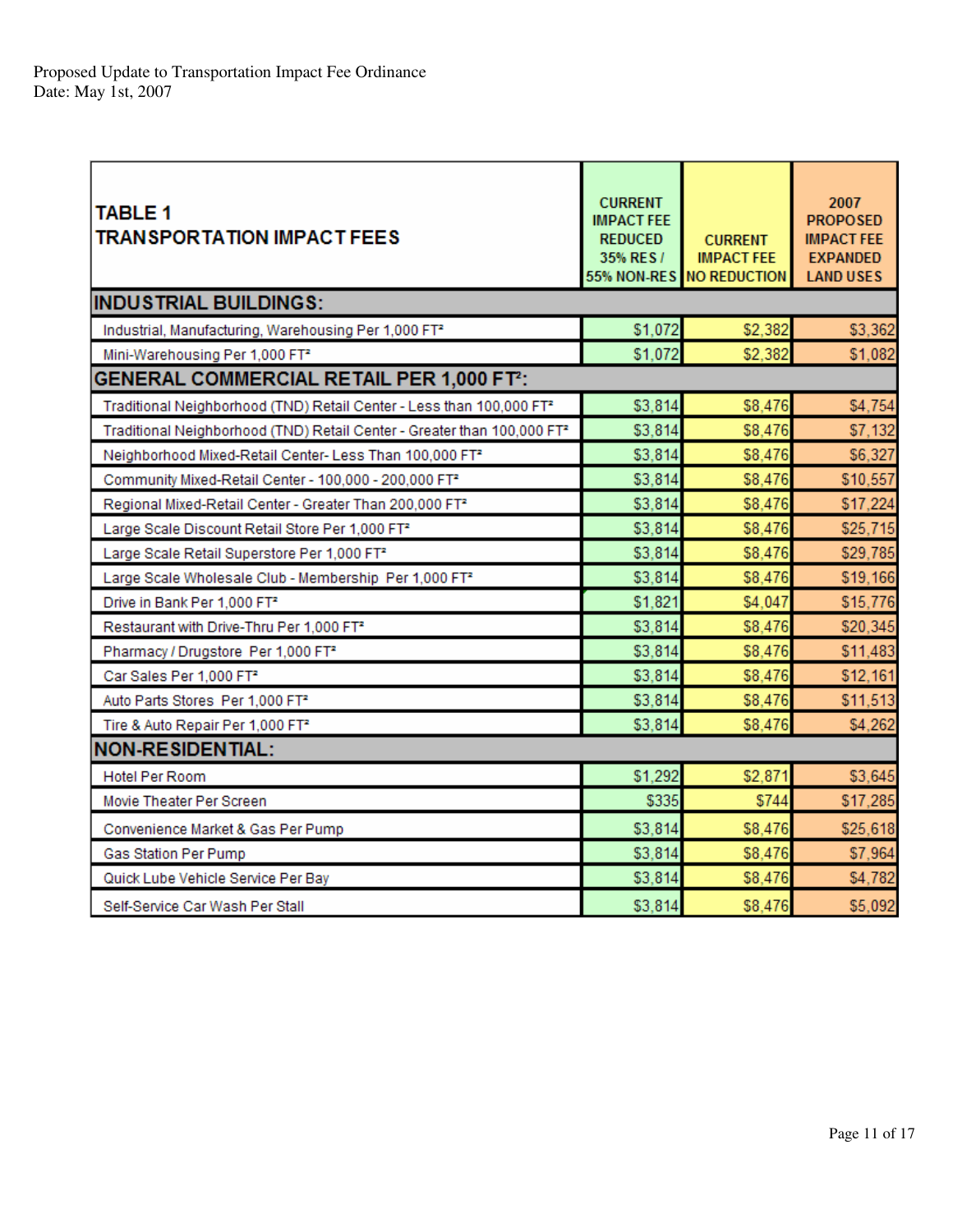Pro p osed U p date to Transp ortatio n Impact Fee Ordinance Date: May 1st, 2 0 0 7

| <b>TABLE 2</b><br><b>COMPARATIVE COUNTY ANALYSIS</b><br><b>TRANSPORTATION IMPACT FEES</b> | 2007 PROPOSED<br><b>ALACHUA</b><br><b>COUNTY IMPACT</b><br>FEE: | <b>MARION</b><br><b>COUNTY</b> | <b>CITRUS</b><br><b>COUNTY</b> | <b>INDIAN RIVER</b><br><b>COUNTY</b> | <b>OSCEOLA</b><br><b>COUNTY</b> | <b>ST JOHNS</b><br><b>COUNTY</b> | <b>CHARLOTTE</b><br><b>COUNTY</b> |
|-------------------------------------------------------------------------------------------|-----------------------------------------------------------------|--------------------------------|--------------------------------|--------------------------------------|---------------------------------|----------------------------------|-----------------------------------|
| <b>RESIDENTIAL:</b>                                                                       |                                                                 |                                |                                |                                      |                                 |                                  |                                   |
| RESIDENTIAL URBAN SERVICE / CLUSTER AREA:                                                 |                                                                 |                                |                                |                                      |                                 |                                  |                                   |
| All Residential (Based on 2,000 FT <sup>2</sup> Dwelling)                                 | \$4,878                                                         | \$5,462                        | \$4,852                        | \$5,202                              | $$7,388$ <sup>(1</sup> )        | \$3,830                          | \$5,080                           |
| All Traditional Neighborhood Development Residential (2,000 FT <sup>2</sup> )             | \$3,639                                                         | -−                             |                                |                                      |                                 |                                  |                                   |
| Residential Expansion per 1,000 FT <sup>2</sup>                                           | \$1,264                                                         | --                             | \$3,425                        | \$3,542                              |                                 | $\overline{\phantom{a}}$         | \$2,540                           |
| RESIDENTIAL RURAL - AGRICULTURAL AREA:                                                    |                                                                 |                                |                                |                                      |                                 |                                  |                                   |
| All Residential (Based on 2,000 FT <sup>2</sup> Dwelling)                                 | \$6,321                                                         | <u>.,</u>                      | Ц,                             | $\overline{a}$                       | --                              | --                               | ÷÷.                               |
| Residential Expansion per 1,000 FT <sup>2</sup>                                           | \$1.597                                                         |                                |                                |                                      |                                 |                                  |                                   |
| <b>RECREATION:</b>                                                                        |                                                                 |                                |                                |                                      |                                 |                                  |                                   |
| County Park Per Acre                                                                      | \$1,329                                                         | \$1,329                        | \$975                          | \$769                                | <u></u>                         | \$1,515                          |                                   |
| Golf Course Per Hole                                                                      | \$16,543                                                        | \$22,488                       | \$15,894                       | \$13,090                             |                                 |                                  |                                   |
| Racquet/Tennis Club Per Court                                                             | \$8,949                                                         | \$21,646                       | \$13,379                       | \$11,368                             | --                              | --                               | $\overline{\phantom{a}}$          |
| Health/Fitness Club Per 1,000 FT <sup>2</sup>                                             | \$7,624                                                         | \$21,646                       | \$13,379                       | \$6,556                              | \$27,850                        | \$3,972                          |                                   |
| Recreation/Community Center Per 1,000 FT <sup>2</sup>                                     | \$5,312                                                         |                                | \$9,78                         |                                      |                                 |                                  |                                   |
| <b>INSTITUTIONAL:</b>                                                                     |                                                                 |                                |                                |                                      |                                 |                                  |                                   |
| Private School (K-12) Per 1,000 FT <sup>2</sup>                                           | \$2.720                                                         | $$629^{(2)}$                   | uu.                            | $513^{(2)}$                          | \$6,300                         | \$4,011                          |                                   |
| Place of Worship Per 1,000 FT <sup>2</sup>                                                | \$2,499                                                         | \$3,205                        | ш,                             | \$3,016                              | \$4,210                         | --                               | \$2,373                           |
| Day Care Center Per 1,000 FT <sup>2</sup>                                                 | \$3,644                                                         | \$11,322                       | \$11,43                        | \$10,555                             | \$66,690                        | --                               | \$6,071                           |
| Library Per 1,000 FT <sup>2</sup>                                                         | \$4,692                                                         | \$14,896                       | \$9,98                         | \$20,023                             | \$38,820                        |                                  |                                   |
| <b>OFFICE PER 1,000 FT2 :</b>                                                             |                                                                 |                                |                                |                                      |                                 |                                  |                                   |
| Businesses & Professional Services Under 50,000 FT <sup>2</sup>                           | \$3,763                                                         | \$8,883                        | \$6,32                         | \$7,348                              | \$9,690                         | \$6,274                          | \$6,198                           |
| Businesses & Professional Services 50,000 FT <sup>2</sup> & Over                          | \$5,030                                                         | \$6,893                        | \$5,756                        | \$5,326                              | \$8,850                         | \$4,798                          | \$4,417                           |
| MEDICAL BUILDINGS PER 1,000 FT <sup>2</sup> :                                             |                                                                 |                                |                                |                                      |                                 |                                  |                                   |
| Medical Offices Per 1,000 FT <sup>2</sup>                                                 | \$5,529                                                         | \$17,847                       | \$13,86                        | \$15,553                             | \$23,000                        | \$6,105                          | \$13,212                          |
| Hospitals Per 1,000 FT <sup>2</sup>                                                       | \$5,155                                                         | \$8,758                        | $$3,914$ <sup>(3</sup>         | \$6,267                              | \$6,530                         | \$6,785                          | \$4,037                           |
| Nursing Home Per 1,000 FT <sup>2</sup>                                                    | \$1,480                                                         | $$545^{(3)}$                   | \$4756                         | $$560^{(3)}$                         | $$1,055^{(3)}$                  | \$1,030                          | \$2,373                           |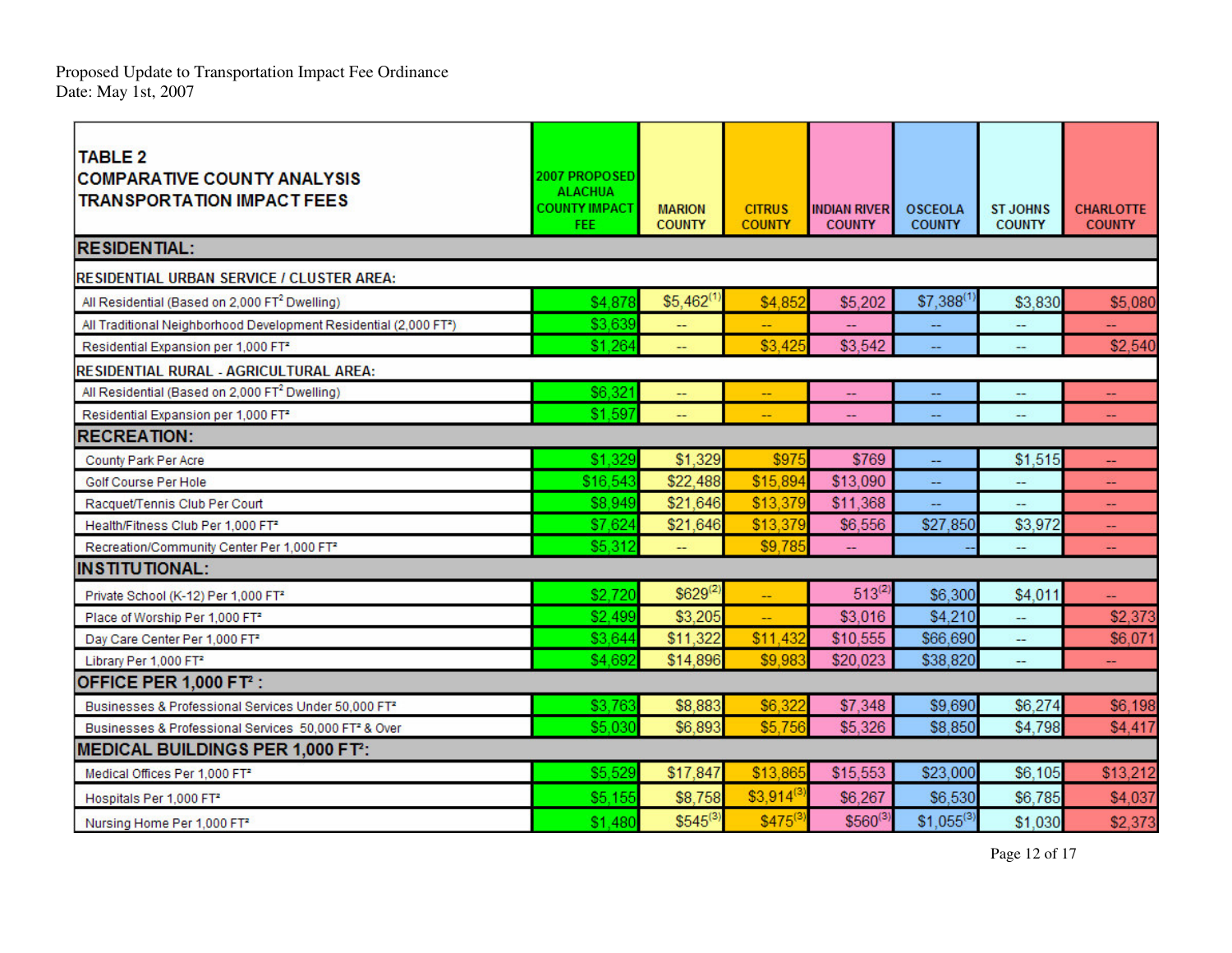Pro p osed U p date to Transp ortatio n Impact Fee Ordinance Date: May 1st, 2 0 0 7

| <b>TABLE 2</b><br><b>COMPARATIVE COUNTY ANALYSIS</b><br><b>TRANSPORTATION IMPACT FEES</b>                                                                             | 2007 PROPOSED<br><b>ALACHUA</b><br><b>COUNTY IMPACT</b><br><b>FEE</b> | <b>MARION</b><br><b>COUNTY</b> | <b>CITRUS</b><br><b>COUNTY</b> | <b>INDIAN RIVER</b><br><b>COUNTY</b> | <b>OSCEOLA</b><br><b>COUNTY</b> | <b>ST JOHNS</b><br><b>COUNTY</b> | <b>CHARLOTTE</b><br><b>COUNTY</b> |
|-----------------------------------------------------------------------------------------------------------------------------------------------------------------------|-----------------------------------------------------------------------|--------------------------------|--------------------------------|--------------------------------------|---------------------------------|----------------------------------|-----------------------------------|
| <b>INDUSTRIAL BUILDINGS:</b>                                                                                                                                          |                                                                       |                                |                                |                                      |                                 |                                  |                                   |
| Industrial, Manufacturing, Warehousing Per 1,000 FT <sup>2</sup>                                                                                                      | \$3,362                                                               | \$3,294                        | \$2,909                        | \$2,797                              | \$6,320                         | \$2,632                          | \$3,911                           |
| Mini-Warehousing Per 1,000 FT <sup>2</sup>                                                                                                                            | \$1.082                                                               | \$706                          | \$72                           | \$1,003                              | \$1,670                         | \$944                            | \$2,783                           |
| <b>GENERAL COMMERCIAL RETAIL PER 1,000 FT2:</b>                                                                                                                       |                                                                       |                                |                                |                                      |                                 |                                  |                                   |
| Traditional Neighborhood (TND) Retail Center - Less than 100,000 FT <sup>2</sup>                                                                                      | \$4,754                                                               | Щ,                             | ÷.                             | ÷                                    | ш,                              | ÷                                | z.                                |
| Traditional Neighborhood (TND) Retail Center - Greater than 100,000 FT <sup>2</sup>                                                                                   | \$7,132                                                               | ш,                             |                                |                                      |                                 | ш.                               |                                   |
| Neighborhood Mixed-Retail Center- Less Than 100,000 FT <sup>2</sup>                                                                                                   | \$6,327                                                               | \$8,569                        | \$5,671                        | \$9,837                              | \$15,810                        | \$5,420                          | \$8,304                           |
| Community Mixed-Retail Center - 100,000 - 200,000 FT <sup>2</sup>                                                                                                     | \$10,557                                                              | \$6,651                        | \$5,846                        | \$6,860                              | \$17,930                        | \$5,539                          | \$10,585                          |
| Regional Mixed-Retail Center - Greater Than 200,000 FT <sup>2</sup>                                                                                                   | \$17,224                                                              | \$6,352                        | \$5,778                        | \$6,977                              | \$17,930                        | \$6,049                          | \$11,435                          |
| Large Scale Discount Retail Store Per 1,000 FT <sup>2</sup>                                                                                                           | \$25,715                                                              | $-$                            | \$10,572                       | ÷                                    | --                              | ₩,                               | $-$                               |
| Large Scale Retail Superstore Per 1,000 FT <sup>2</sup>                                                                                                               | \$29,785                                                              | --                             | \$25,313                       | ÷                                    | ÷                               | ÷                                |                                   |
| Large Scale Wholesale Club - Membership Per 1,000 FT <sup>2</sup>                                                                                                     | \$19,166                                                              | --                             | --                             | --                                   | --                              | --                               | $-$                               |
| Drive in Bank Per 1,000 FT <sup>2</sup>                                                                                                                               | \$15,776                                                              | \$31,371                       | \$26,77                        | \$27,607                             | \$46,850                        | \$14,577                         | \$20,576                          |
| Restaurant with Drive-Thru Per 1,000 FT <sup>2</sup>                                                                                                                  | \$20,345                                                              | \$67,920                       | \$60,116                       | \$41,971                             | \$126,850                       | \$19,875                         | \$12,727                          |
| Pharmacy / Drugstore Per 1,000 FT <sup>2</sup>                                                                                                                        | \$11,483                                                              | \$5,904                        | \$5,420                        |                                      | Щ,                              | \$6,257                          | \$4,532                           |
| Car Sales Per 1,000 FT <sup>2</sup>                                                                                                                                   | \$12,161                                                              | \$12,458                       | \$10,304                       | \$13,212                             | \$15,180                        | ш,                               | \$12,829                          |
| Auto Parts Stores Per 1,000 FT <sup>2</sup>                                                                                                                           | \$11,513                                                              | --                             | \$13,102                       |                                      | \$18,570                        | --                               | --                                |
| Tire & Auto Repair Per 1,000 FT <sup>2</sup>                                                                                                                          | \$4,262                                                               | \$9,778                        | \$6,532                        | ÷.                                   | \$21,090                        | $\overline{\phantom{a}}$         | $-$                               |
| <b>NON-RESIDENTIAL:</b>                                                                                                                                               |                                                                       |                                |                                |                                      |                                 |                                  |                                   |
| <b>Hotel Per Room</b>                                                                                                                                                 | \$3,645                                                               | \$3,784                        | \$2,923                        | \$3,271                              | \$2,744                         | \$3,344                          | \$4,003                           |
| Movie Theater Per Screen                                                                                                                                              | \$17,285                                                              | \$15,780                       | \$16,996                       | \$26,940                             | \$33,540                        | a.                               | \$13,585                          |
| Convenience Market & Gas Per Pump                                                                                                                                     | \$25,618                                                              | $$33,476^{(4)}$                | \$30,172                       | $$26,459^{(4)}$                      | \$31,368                        | -                                | \$11,359                          |
| <b>Gas Station Per Pump</b>                                                                                                                                           | \$7,964                                                               | \$7,990                        | \$6,114                        | \$6,694                              | \$23,219                        | --                               | \$2,595                           |
| Quick Lube Vehicle Service Per Bay                                                                                                                                    | \$4,782                                                               | \$10,220                       | \$7,830                        |                                      | <u></u>                         | ÷                                |                                   |
| Self-Service Car Wash Per Stall                                                                                                                                       | \$5.092                                                               | $$14,985^{(4)}$                | \$14.06                        | \$17,232                             | \$27,018                        |                                  |                                   |
| Notes: (1) Per Unit; (2) Per Student; (3) Per Bed; (4) Per Square Foot; rows without values indicate that the use was not specified on the county impact fee schedule |                                                                       |                                |                                |                                      |                                 |                                  |                                   |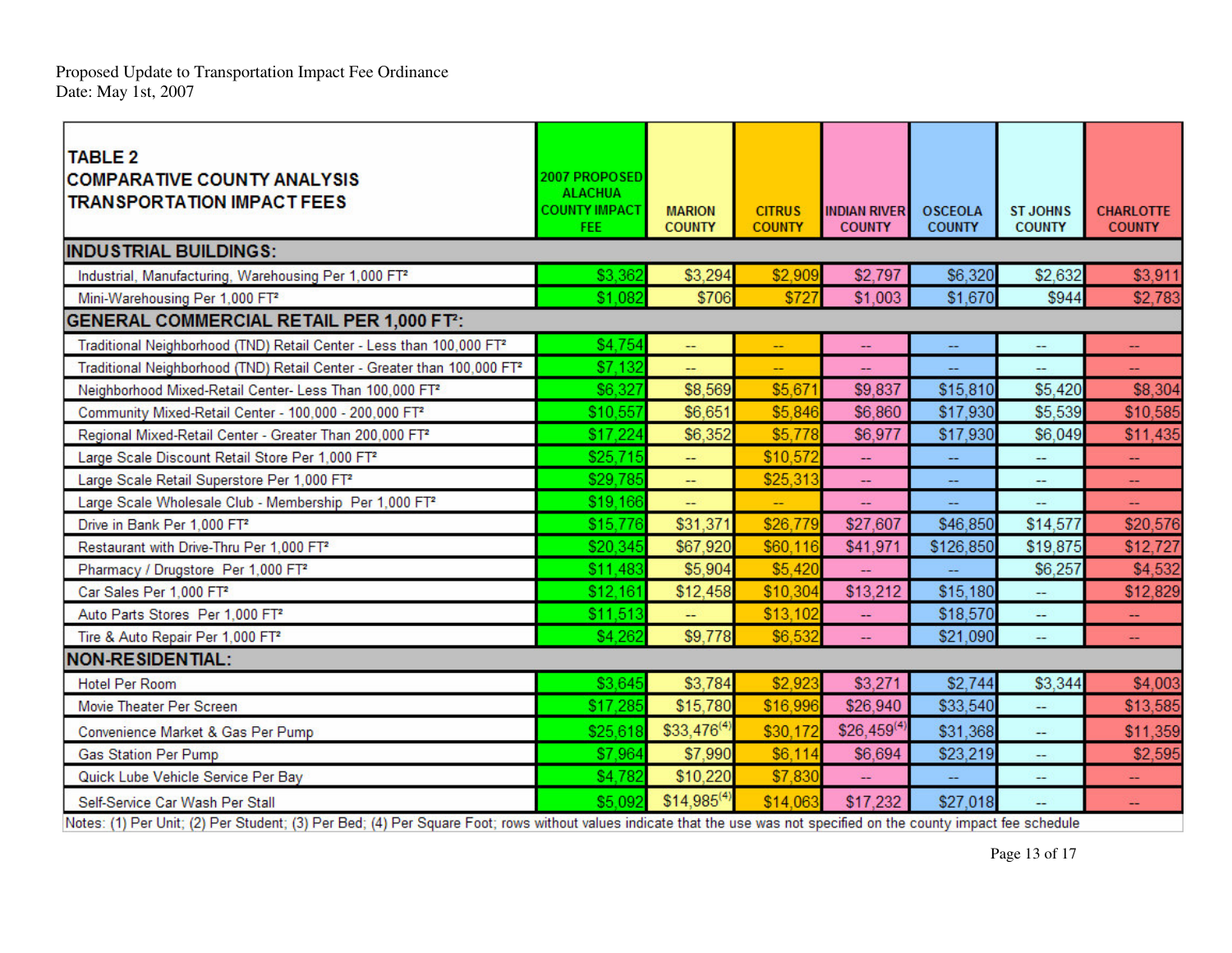Proposed Update to Transportation Impact Fee Ordinance Date: May 1st, 2007

| Table 3<br><b>TRAFFIC IMPACT DATA</b>                                          | <b>ITE</b><br>No. | <b>Trips</b> | No. of Avg. Length   % New   New Roads<br>(Miles) |      | TRIPS (Lane Feet) | Proposed 2007<br><b>Impact Fee</b> |
|--------------------------------------------------------------------------------|-------------------|--------------|---------------------------------------------------|------|-------------------|------------------------------------|
| <b>RESIDENTIAL URBAN SERVICE / CLUSTER AREA:</b>                               |                   |              |                                                   |      |                   |                                    |
| Single Family Detached Unit                                                    | 210               | 9.57         | 3.41                                              | 1.00 | 8.40              | \$4,911.09                         |
| <b>Attached Housing Unit</b>                                                   | 230               | 5.86         | 3.41                                              | 1.00 | 5.12              | \$2,993.54                         |
| <b>Multi-Family Unit</b>                                                       | 220               | 6.72         | 3.41                                              | 1.00 | 5.86              | \$3,424.54                         |
| <b>Mobile Home</b>                                                             | 240               | 4.99         | 3.41                                              | 1.00 | 4.38              | \$2,564.55                         |
| All Residential per 1,000 FT <sup>2</sup>                                      |                   | 4.77         | 3.41                                              | 1.00 | 4.17              | \$2,438.83                         |
| All Traditional Neighborhood Development Residential per 1,000 FT <sup>2</sup> |                   | 3.58         | 3.41                                              | 1.00 | 3.12              | \$1,819.27                         |
| Residential Expansion per 1,000 FT <sup>2</sup>                                |                   | 2.50         | 3.41                                              | 1.00 | 2.16              | \$1,263.56                         |
| <b>RESIDENTIAL RURAL - AGRICULTURAL AREA:</b>                                  |                   |              |                                                   |      |                   |                                    |
| Single Family Detached Unit                                                    | 210               | 6.70         | 6.82                                              | 1.00 | 11.72             | \$6,212.82                         |
| <b>Mobile Home</b>                                                             | 240               | 3.49         | 6.82                                              | 1.00 | 6.12              | \$3,248.13                         |
| All Residential per 1,000 FT <sup>2</sup>                                      |                   | 3.42         | 6.82                                              | 1.00 | 5.97              | \$3,160.50                         |
| Residential Expansion per 1,000 FT <sup>2</sup>                                |                   | 1.71         | 6.82                                              | 1.00 | 3.01              | \$1,597.02                         |
| <b>RECREATION:</b>                                                             |                   |              |                                                   |      |                   |                                    |
| County Park Per Acre (ITE #: 411, 412, 413, 417)                               |                   | 2.27         | 3.86                                              | 1.00 | 2.27              | \$1,329.42                         |
| <b>Golf Course Per Hole</b>                                                    | 430               | 35.74        | 3.09                                              | 1.00 | 28.30             | \$16,542.55                        |
| Racquet/Tennis Club Per Court                                                  | 491               | 38.70        | 1.54                                              | 1.00 | 15.31             | \$8,949.20                         |
| Health/Fitness Club Per 1,000 FT <sup>2</sup>                                  | 492               | 32.93        | 1.54                                              | 1.00 | 13.04             | \$7,623.78                         |
| Recreation/Community Center Per 1,000 FT <sup>2</sup>                          | 495               | 22.88        | 1.54                                              | 1.00 | 9.08              | \$5,311.66                         |
| <b>INSTITUTIONAL:</b>                                                          |                   |              |                                                   |      |                   |                                    |
| Private School (K-12) Per 1,000 FT <sup>2</sup>                                | 536               | 22.09        | 1.63                                              | 0.50 | 4.65              | \$2,719.69                         |
| Place of Worship Per 1,000 FT <sup>2</sup>                                     | 560               | 9.11         | 2.45                                              | 0.75 | 4.28              | \$2,498.69                         |
| Day Care Center Per 1,000 FT <sup>2</sup>                                      | 565               | 79.26        | 0.61                                              | 0.50 | 6.23              | \$3,643.54                         |
| Library Per 1,000 FT <sup>2</sup>                                              | 590               | 54.00        | 1.16                                              | 0.50 | 8.03              | \$4,692.10                         |
| OFFICE PER 1,000 FT <sup>2</sup> :                                             |                   |              |                                                   |      |                   |                                    |
| Businesses & Professional Services Under 50,000 FT <sup>2</sup>                | 710               | 11.01        | 3.05                                              | 0.75 | 6.44              | \$3,763.25                         |
| Businesses & Professional Services 50,000 FT <sup>2</sup> & Over               | 710               | 11.01        | 4.07                                              | 0.75 | 8.61              | \$5,029.81                         |
| <b>MEDICAL BUILDINGS PER 1,000 FT2:</b>                                        |                   |              |                                                   |      |                   |                                    |
| Medical Offices Per 1,000 FT <sup>2</sup>                                      | 720               | 36.13        | 2.03                                              | 0.50 | 9.45              | \$5,528.66                         |
| Hospitals Per 1,000 FT <sup>2</sup>                                            | 610               | 17.57        | 3.26                                              | 0.60 | 8.82              | \$5,154.52                         |
| Nursing Home Per 1,000 FT <sup>2</sup>                                         | 620               | 6.10         | 3.26                                              | 0.50 | 2.53              | \$1,479.56                         |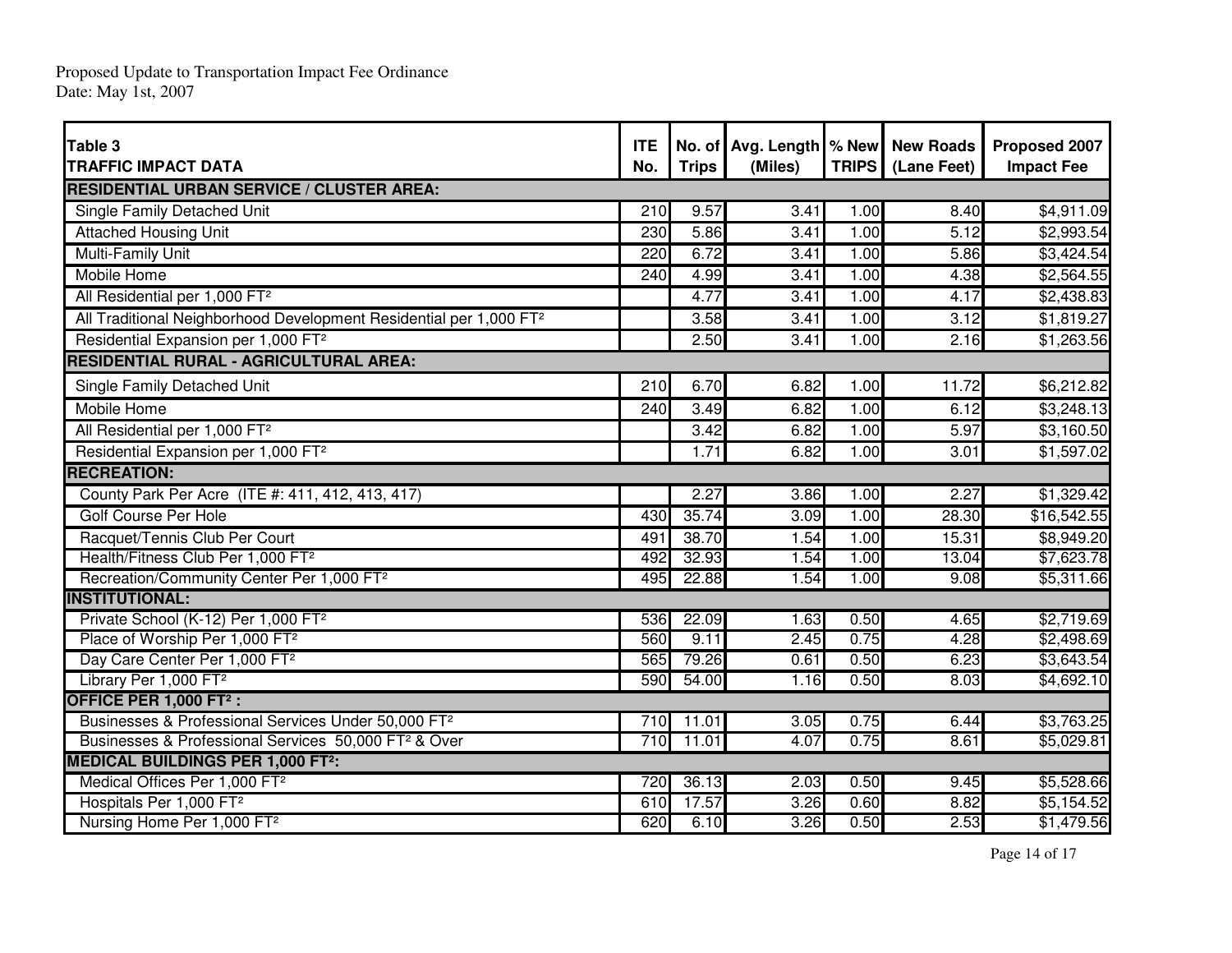| <b>Table 3</b>                                                                          | <b>ITE</b> |              |         | No. of Avg. Length   % New   New Roads |                     | Proposed 2007     |  |  |  |  |  |
|-----------------------------------------------------------------------------------------|------------|--------------|---------|----------------------------------------|---------------------|-------------------|--|--|--|--|--|
| <b>TRAFFIC IMPACT DATA</b>                                                              | No.        | <b>Trips</b> | (Miles) |                                        | TRIPS   (Lane Feet) | <b>Impact Fee</b> |  |  |  |  |  |
| <b>INDUSTRIAL BUILDINGS:</b>                                                            |            |              |         |                                        |                     |                   |  |  |  |  |  |
| Industrial, Manufacturing, Warehousing Per 1,000 FT <sup>2</sup> (ITE #: 110, 140, 150) |            | 5.25         | 4.77    | 0.90                                   | 5.76                | \$3,361.68        |  |  |  |  |  |
| Mini-Warehousing Per 1,000 FT <sup>2</sup>                                              | 151        | 2.50         | 3.82    | 0.75                                   | 1.85                | \$1,081.99        |  |  |  |  |  |
| <b>GENERAL COMMERCIAL RETAIL PER 1,000 FT2:</b>                                         |            |              |         |                                        |                     |                   |  |  |  |  |  |
| Hotel Per Room (ITE #: 310, 311, 320)                                                   |            | 6.23         | 4.09    | 0.95                                   | 6.23                | \$3,644.54        |  |  |  |  |  |
| Movie Theater Per Screen                                                                | 445        | 49.77        | 4.63    | 0.50                                   | 29.57               | \$17,284.83       |  |  |  |  |  |
| Large Scale Discount Retail Store Per 1,000 FT <sup>2</sup>                             | 815        | 56.02        | 4.37    | 0.70                                   | 43.98               | \$25,714.75       |  |  |  |  |  |
| Traditional Neighborhood (TND) Retail Center - Less than 100,000 FT <sup>2</sup>        | 820        | 32.21        | 2.19    | 0.45                                   | 8.13                | \$4,753.95        |  |  |  |  |  |
| Traditional Neighborhood (TND) Retail Center - Greater than 100,000 FT <sup>2</sup>     | 820        | 32.21        | 3.28    | 0.45                                   | 12.20               | \$7,131.93        |  |  |  |  |  |
| Neighborhood Mixed-Retail Center- Less Than 100,000 FT <sup>2</sup>                     | 820        | 42.94        | 2.19    | 0.45                                   | 10.82               | \$6,326.79        |  |  |  |  |  |
| Community Mixed-Retail Center - 100,000 - 200,000 FT <sup>2</sup>                       | 820        | 42.94        | 3.28    | 0.50                                   | 18.06               | \$10,557.47       |  |  |  |  |  |
| Regional Mixed-Retail Center - Greater Than 200,000 FT <sup>2</sup>                     | 820        | 43.80        | 4.37    | 0.60                                   | 29.46               | \$17,223.97       |  |  |  |  |  |
| Car Sales Per 1,000 FT <sup>2</sup>                                                     | 841        | 33.34        | 2.86    | 0.85                                   | 20.80               | \$12,160.74       |  |  |  |  |  |
| Auto Parts Stores Per 1,000 FT <sup>2</sup>                                             | 843        | 61.91        | 1.91    | 0.65                                   | 19.69               | \$11,512.74       |  |  |  |  |  |
| Tire & Auto Repair Per 1,000 FT <sup>2</sup> (ITE #: 848, 849, 942)                     |            | 15.83        | 2.39    | 0.75                                   | 7.29                | \$4,262.10        |  |  |  |  |  |
| Large Scale Retail Superstore Per 1,000 FT <sup>2</sup> (ITE Special Study)             |            | 69.94        | 4.37    | 0.65                                   | 50.95               | \$29,785.28       |  |  |  |  |  |
| Convenience Market & Gas Per Pump                                                       | 853        | 542.60       | 0.95    | 0.33                                   | 43.82               | \$25,618.46       |  |  |  |  |  |
| Large Scale Wholesale Club - Membership Per 1,000 FT <sup>2</sup>                       | 861        | 41.80        | 4.37    | 0.70                                   | 32.79               | \$19,165.95       |  |  |  |  |  |
| Pharmacy / Drugstore Per 1,000 FT <sup>2</sup> (ITE #: 880, 881)                        |            | 89.11        | 1.91    | 0.45                                   | 19.64               | \$11,483.32       |  |  |  |  |  |
| Furniture Store Per 1,000 FT <sup>2</sup>                                               | 890        | 5.06         | 4.37    | 0.95                                   | 5.39                | \$3,147.68        |  |  |  |  |  |
| Drive in Bank Per 1,000 FT <sup>2</sup>                                                 |            | 912 246.49   | 1.07    | 0.40                                   | 26.98               | \$15,775.84       |  |  |  |  |  |
| Restaurant with Drive-Thru Per 1,000 FT <sup>2</sup>                                    |            | 934 496.12   | 1.09    | 0.25                                   | 34.80               | \$20,345.23       |  |  |  |  |  |
| Quick Lube Vehicle Service Per Bay                                                      | 941        | 40.00        | 1.07    | 0.75                                   | 8.18                | \$4,782.38        |  |  |  |  |  |
| <b>Gas Station Per Pump</b>                                                             | 944        | 168.56       | 0.95    | 0.33                                   | 13.62               | \$7,964.49        |  |  |  |  |  |
| Self-Service Car Wash Per Stall                                                         |            | 947 108.00   | 0.95    | 0.33                                   | 8.71                | \$5,091.66        |  |  |  |  |  |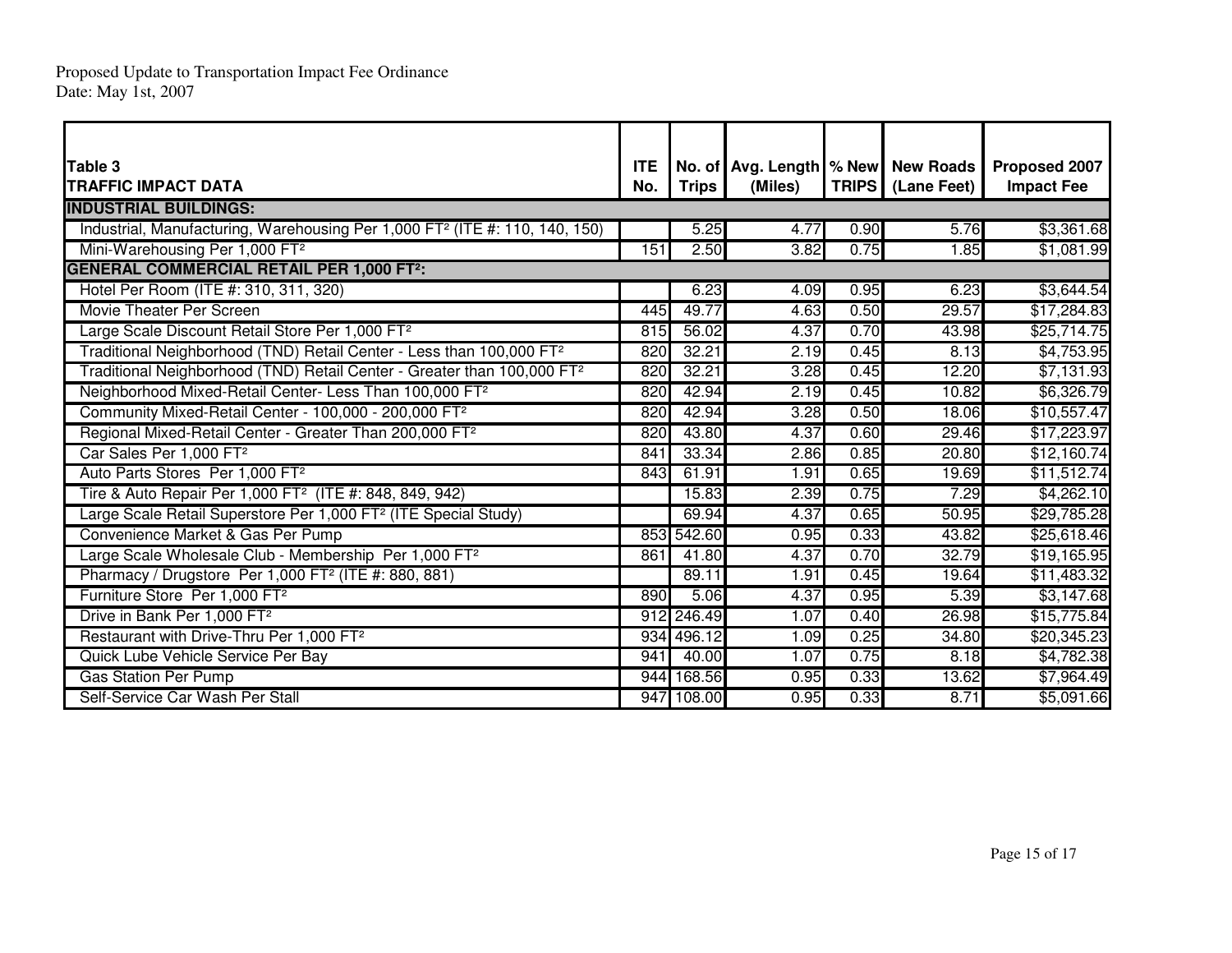Proposed Update to Transportation Impact Fee Ordinance Date: May 1st, 2007

| Table 4                                                                                         |     | Annual<br>Gas | <b>Credit</b> | Road     | <b>Net Cost</b> |  |  |  |
|-------------------------------------------------------------------------------------------------|-----|---------------|---------------|----------|-----------------|--|--|--|
| <b>ROADWAY COST FACTORS DATA</b>                                                                |     | <b>Taxes</b>  |               | Cost     |                 |  |  |  |
| <b>RESIDENTIAL URBAN SERVICE / CLUSTER AREA:</b>                                                |     |               |               |          |                 |  |  |  |
| Single Family Detached Unit                                                                     | 210 | \$64.82       | \$1,040       | \$5,951  | \$4,911         |  |  |  |
| <b>Attached Housing Unit</b>                                                                    | 230 | 339.69        | \$637         | \$3,631  | \$2,994         |  |  |  |
| Multi-Family Unit                                                                               | 220 | \$45.51       | \$730         | \$4,155  | $\sqrt{$3,425}$ |  |  |  |
| <b>Mobile Home</b>                                                                              | 240 | \$33.80       | \$542         | \$3,107  | \$2,565         |  |  |  |
| All Residential per 1,000 FT <sup>2</sup>                                                       |     | \$32.31       | \$518         | \$2,957  | \$2,439         |  |  |  |
| All Traditional Neighborhood Development Residential per 1,000 FT <sup>2</sup>                  |     | \$24.23       | \$389         | \$2,208  | \$1,819         |  |  |  |
| Residential Expansion per 1,000 FT <sup>2</sup>                                                 |     | \$16.90       | \$271         | \$1,535  | \$1,264         |  |  |  |
| <b>RESIDENTIAL RURAL - AGRICULTURAL AREA:</b>                                                   |     |               |               |          |                 |  |  |  |
| Single Family Detached Unit                                                                     | 210 | \$90.74       | \$1,456       | \$7,669  | \$6,213         |  |  |  |
| <b>Mobile Home</b>                                                                              | 240 | \$47.31       | \$759         | \$4,007  | \$3,248         |  |  |  |
| All Residential per 1,000 FT <sup>2</sup>                                                       |     | \$46.34       | \$743         | \$3,903  | \$3,160         |  |  |  |
| Residential Expansion per 1,000 FT <sup>2</sup>                                                 |     | \$23.17       | \$372         | \$1,969  | \$1,597         |  |  |  |
| <b>RECREATION:</b>                                                                              |     |               |               |          |                 |  |  |  |
| County Park Per Acre (ITE #: 411, 412, 413, 417)                                                |     | \$17.43       | \$280         | \$1,609  | \$1,329         |  |  |  |
| Golf Course Per Hole                                                                            | 430 | \$219.32      | \$3,519       | \$20,062 | \$16,543        |  |  |  |
| Racquet/Tennis Club Per Court                                                                   | 491 | \$118.74      | \$1,905       | \$10,854 | \$8,949         |  |  |  |
| Health/Fitness Club Per 1,000 FT <sup>2</sup>                                                   | 492 | \$101.04      | \$1,621       | \$9,245  | \$7,624         |  |  |  |
| Recreation/Community Center Per 1,000 FT <sup>2</sup>                                           | 495 | \$70.20       | \$1,126       | \$6,438  | \$5,312         |  |  |  |
| <b>INSTITUTIONAL:</b>                                                                           |     |               |               |          |                 |  |  |  |
| Private School (K-12) Per 1,000 FT <sup>2</sup>                                                 | 536 | \$35.81       | \$574         | \$3,294  | \$2,720         |  |  |  |
| Place of Worship Per 1,000 FT <sup>2</sup>                                                      | 560 | \$33.22       | \$533         | \$3,032  | \$2,499         |  |  |  |
| Day Care Center Per 1,000 FT <sup>2</sup>                                                       | 565 | \$48.17       | \$773         | \$4,417  | \$3,644         |  |  |  |
| Library Per 1,000 FT <sup>2</sup>                                                               | 590 | \$62.13       | \$997         | \$5,689  | \$4,692         |  |  |  |
| OFFICE PER 1,000 FT <sup>2</sup> :                                                              |     |               |               |          |                 |  |  |  |
| Businesses & Professional Services Under 50,000 FT <sup>2</sup>                                 | 710 | \$50.06       | \$803         | \$4,566  | \$3,763         |  |  |  |
| Businesses & Professional Services 50,000 FT <sup>2</sup> & Over                                | 710 | \$66.74       | \$1,071       | \$6,101  | \$5,030         |  |  |  |
| <b>MEDICAL BUILDINGS PER 1,000 FT<sup>2</sup>:</b><br>Medical Offices Per 1,000 FT <sup>2</sup> | 720 | \$73.01       | \$1,171       | \$6,700  | \$5,529         |  |  |  |
| Hospitals Per 1,000 FT <sup>2</sup>                                                             | 610 | \$68.34       | \$1,096       | \$6,251  | \$5,155         |  |  |  |
| Nursing Home Per 1,000 FT <sup>2</sup>                                                          | 620 | \$19.77       | \$317         | \$1,797  | \$1,480         |  |  |  |
|                                                                                                 |     |               |               |          |                 |  |  |  |